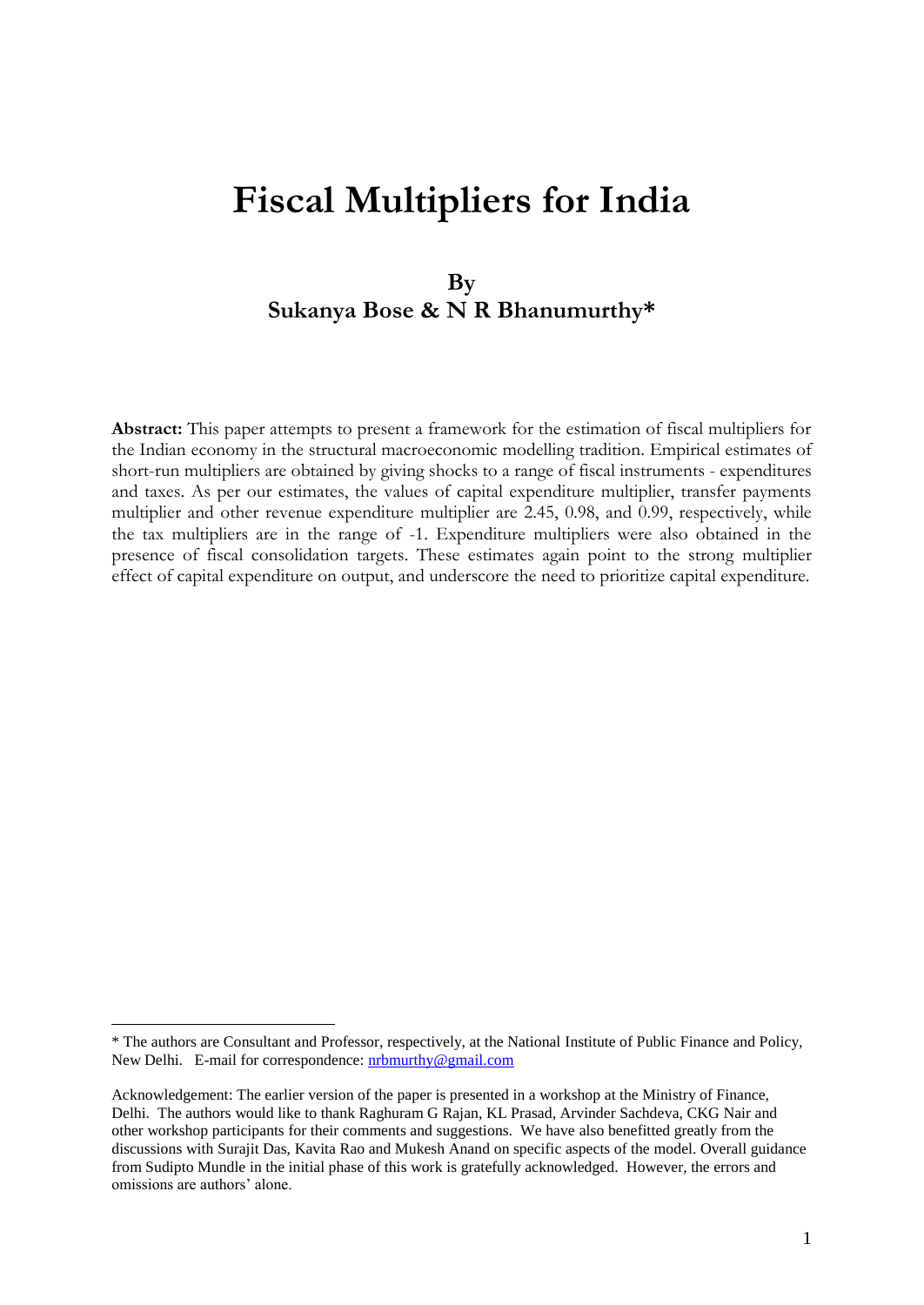# **Fiscal Multipliers for India**

#### **I. Introduction**

1

The concept of the multiplier was first formally introduced into economic theory by R.F. Kahn (1931) and then was taken up by Keynes (1936). The textbook version of the Keynes-Kahn multiplier says that if the government expenditure (G) goes up by one unit, it translates to more than one unit increase in aggregate demand.<sup>1</sup> The initial round of spending stimulates further rounds of spending such that ultimately the effect on output is multiplier times the original increase in spending. For an initial increase in government expenditure ∆G and marginal propensity to consume (c), change in output  $\Delta Y$  is k times  $\Delta G$ , where k is the fiscal multiplier and equals,  $k = 1/(1-c)$ , under the assumption of closed economy. The value of fiscal multiplier is the accumulated effect on output through various rounds of spending.<sup>2</sup>

Standard analysis of multiplier for an open economy tells us that if

 $Y=C{Y-t(Y)}+I+G+X-M(Y)$ , then  $(\Delta Y/\Delta G)=\left[1/\left\{ (c(1-t)+m) \right\} \right]=$ multiplier

Where, 'c' is marginal propensity to consume, 'm' is marginal propensity to import and t is rate of tax on income. Leakages on imports (besides savings and taxes) reduce the power of government expenditure in an open economy.

In a situation where investment is determined by the growth of income itself, we have the operation of what Lange (1943) had called the "compound multiplier" and Hicks (1950) had called the "super multiplier". Conceptually there is a difference between the multiplier and the super multiplier that subsumes the effect of increased spending on investment via the accelerator. However, when we talk about the empirical estimation of the aggregate effect of changes in fiscal variables on the aggregate level of activity, we usually consider the combined concept of super-multiplier as the fiscal multiplier.

Global financial crisis of 2008 and the consequent bailout of financial institutions and the attempt by the states to revive economic activity through various fiscal stimulus measures have caused a renewal of interest in this area. Naturally, while deciding on the nature and extent of such stimulus, it has become important to measure the effectiveness of government spending and tax-cuts on the aggregate level of activity and growth. Christina Romer, Chair of President

<sup>1</sup> The textbook versions of the multiplier do not allude to the Keynes-Kalecki models, which interfaces questions of growth with distribution.

<sup>2</sup>  $[1/(1-c)]$  is the summation of the series  $c+c^2+c^3+\dots\infty$  i.e. additions through multiple rounds.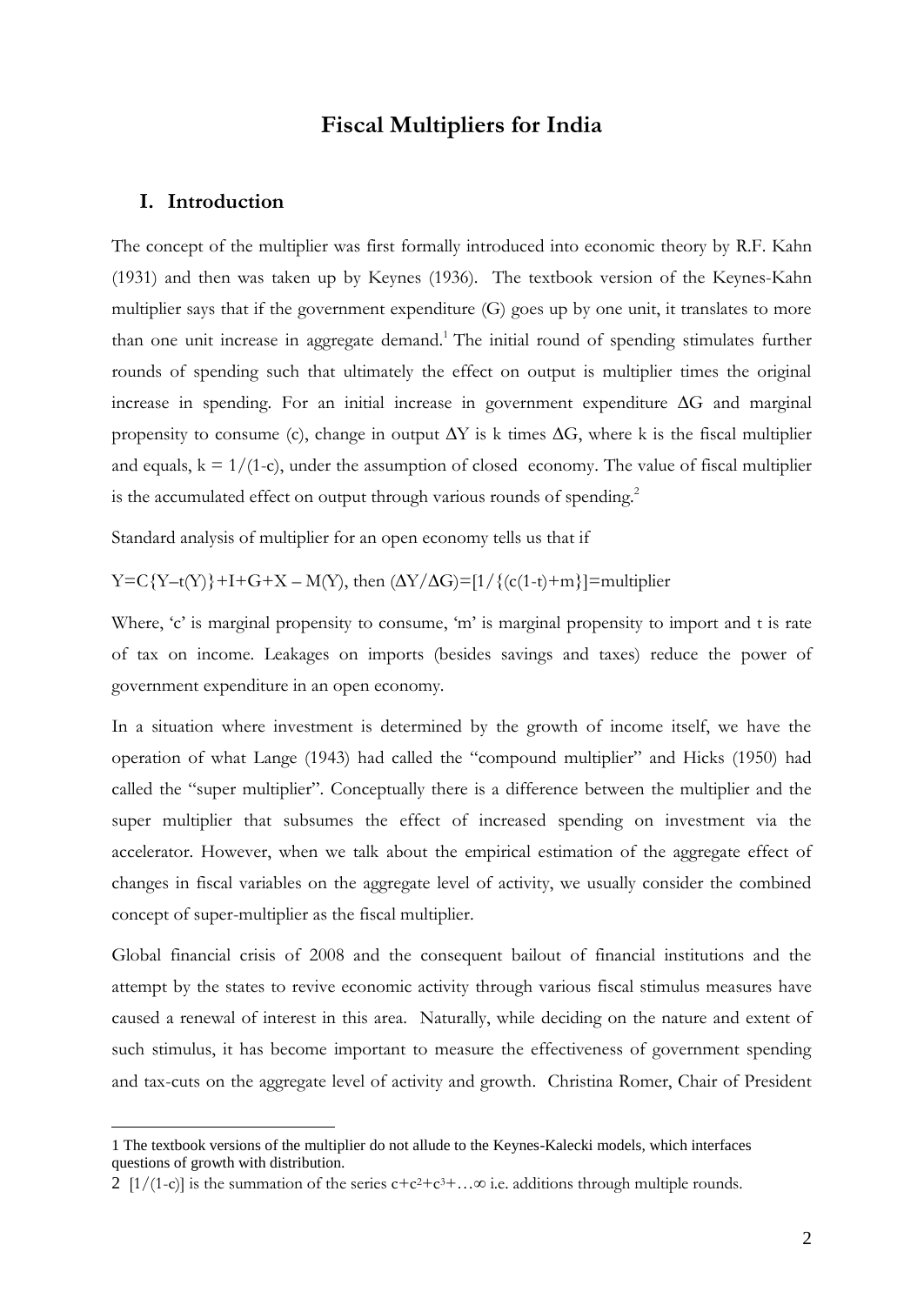Obama"s Council of Economic Advisers, used multiplier values of about 1.5 in estimating the job gains that would be generated by the \$787 billion stimulus package approved by Congress (Romer and Bernstein, 2009). Zandi (2008) presented detailed values of multipliers for each type of government expenditure or tax cut, before the U.S. House Committee on Small Business. For instance, Zandi"s estimates showed that a \$1 increase in food stamp payments boosts GDP by \$1.73 for the US economy.<sup>3</sup> However, many others published smaller estimates of multipliers (Barro, 2009; IMF, World Economic Outlook, 2010) that were later questioned when advanced economies went into fiscal consolidation mode and the negative impact on economic activity was far higher than what the small multipliers would suggest.<sup>4</sup>

While there is little consensus on the values of the multipliers in the literature, there are a number of findings that are useful.

- Most studies concur that the effects of government spending vary with the economic environment. The size of spending multipliers in recessions and expansions vary substantially with fiscal policy being considerably more effective in recessions than in expansions. (Auerbach and Gorodnichenko, 2011)
- A multiplier well in excess of one is possible when monetary policy is constrained by the zero lower bound on nominal interest rate, and in this case welfare increases if government purchases expand to partially fill the output gap that arises from the inability to lower interest rates. (Michael Woodford, 2011; Christiano, Eichenbaum and Rebelo, 2009) Defence spending multipliers in the 1930s were as large as 2.5 on impact and 1.2 after the initial years (Almunia, Benetrix, Eichengreen, O"Rourke and Rua, 2010). In general, the multiplier is greater when interest rates do not respond to fiscal stimulus, and there is virtually no crowding out.
- In their paper, Ilzetzki, Mendoza and Végh (2011) tried to measure the real effects of fiscal stimuli by showing that the impact of government expenditure shocks depends crucially on key country characteristics, such as the level of development, exchange rate regime, openness to trade, and public indebtedness. Based on a quarterly dataset of government expenditure in 44 countries, by applying panel SVAR methodology, they

<u>.</u>

<sup>3</sup> [http://www.economy.com/mark-zandi/documents/Small%20Business\\_7\\_24\\_08.pdf](http://www.economy.com/mark-zandi/documents/Small%20Business_7_24_08.pdf)

<sup>4</sup> Blanchard and Leigh (2013) have regressed the forecast error for real GDP growth during 2010–11 on forecasts of fiscal consolidation for 2010–11 that were made in early 2010. The sample consists of 28 economies: the major advanced economies included in the G20 and the member countries of the EU for which forecasts were available Under rational expectations, and assuming that the correct forecast model has been used, the coefficient on planned fiscal consolidation should be zero. The authors find the coefficient on planned fiscal consolidation to be large, negative, and significant. Their analysis suggests that multipliers might be within the range 0.9 to 1.7. (also see World Economic Outlook, Sep, 2012, Box. 1.1)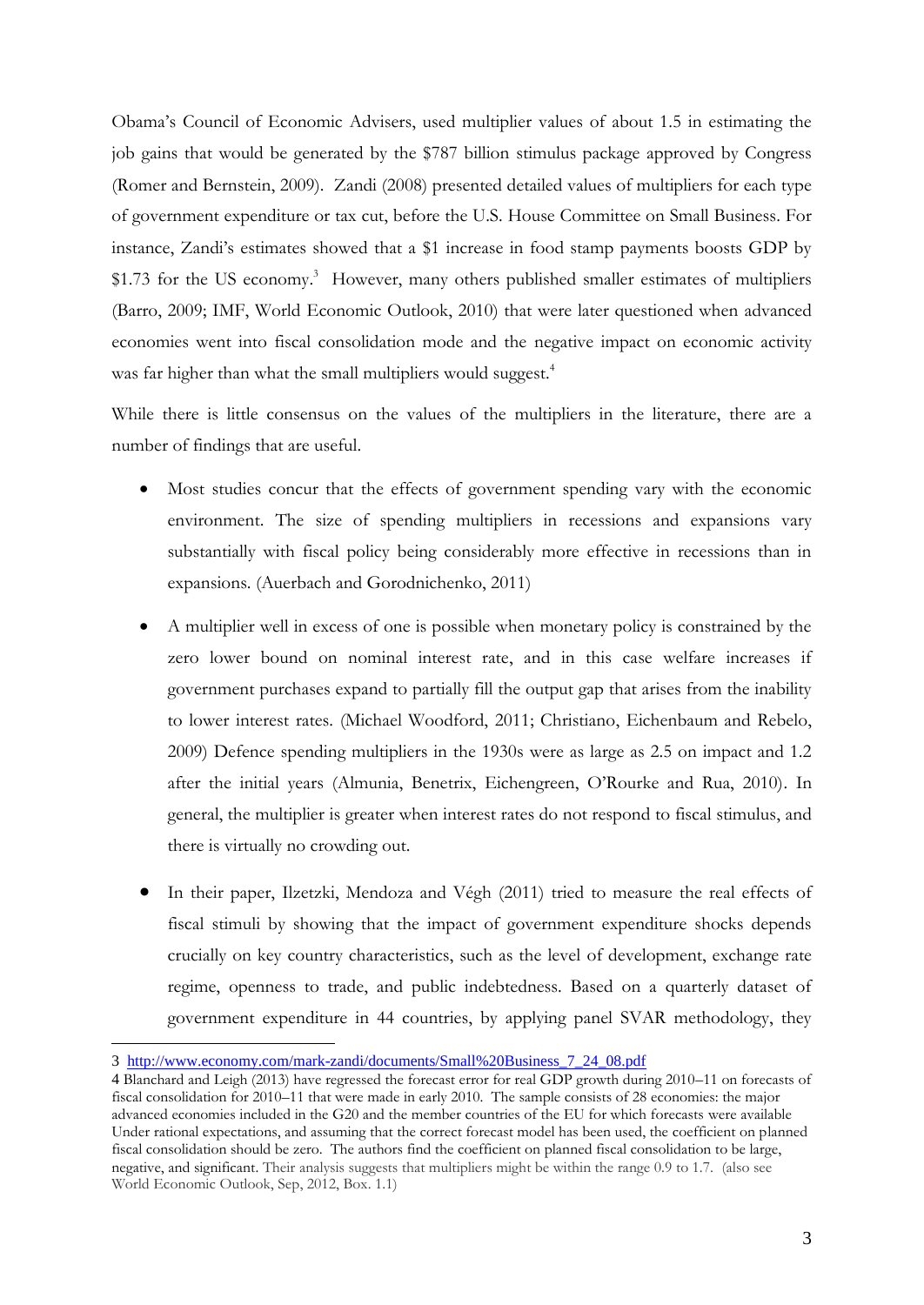have found that (i) the output effect of an increase in government consumption is larger in industrial than in developing countries, (ii) the fiscal multiplier is relatively large in economies operating under predetermined exchange rate but zero in economies operating under flexible exchange rates; (iii) fiscal multipliers in open economies are lower than in closed economies and (iv) fiscal multipliers in high-debt countries are zero.

 The effectiveness of various government expenditures differs. Estimates of fiscal multipliers for the Indian economy by Guimarães (2010) shows the government's current expenditure multiplier as slightly above one on impact (one quarter), declining to around 0.5 after four to five quarters, suggesting partial crowding out of some private demand component. The development spending (capital spending) multiplier is greater than 1, suggesting that composition of spending matters, with a persistent effect even at 16 quarters. Tax revenue multiplier is about twice as large as current spending (same order of magnitude of development spending), and remains significant after 8 quarters.

As part of reviving aggregate demand in the post-global crisis period, like many other countries, India also undertook some fiscal stimulus measures. These measures were in the form of both expenditures as well as taxes, which contributed to the deterioration of fiscal deficit by 4.2% of GDP between 2007-8 and 2008-9. In our view, these stimulus measures were largely arbitrary. Some of them were introduced even before the crisis set. There were hardly any analyses, ex ante, to understand the impact of such measures in reviving demand. In other words, fiscal policy measures are not based on the assessment on various fiscal multipliers. Hence, the output response may not be as much as it was intended. In this study, an attempt has been made to fill this gap, and to understand and estimate the size of various fiscal multipliers in India5.

There are various approaches to estimate the multiplier. The latest and popularly used approach to calculate the multiplier is through structural vector autoregressive (SVAR) model (see Blanchard and Perotti, 2002) by capturing the dynamic impacts (shocks) of changes in government spending and taxes on output. Besides this approach to quantify the impact of a fiscal policy shock, researchers have studied the impact of natural experiment of large military build-ups (Barro, 1981). Another approach found in the literature has been to trace the effect on GDP of increased public investment (Krishnamurty, 1985) and discretionary government

<sup>5</sup> RBI, in its Annual Report 2011-12, (Box.II-16), presents some preliminary estimates for revenue and capital outlay multipliers through a VAR framework. However, VAR model would not allow policy restrictions on the fiscal deficit and other macroeconomic variables.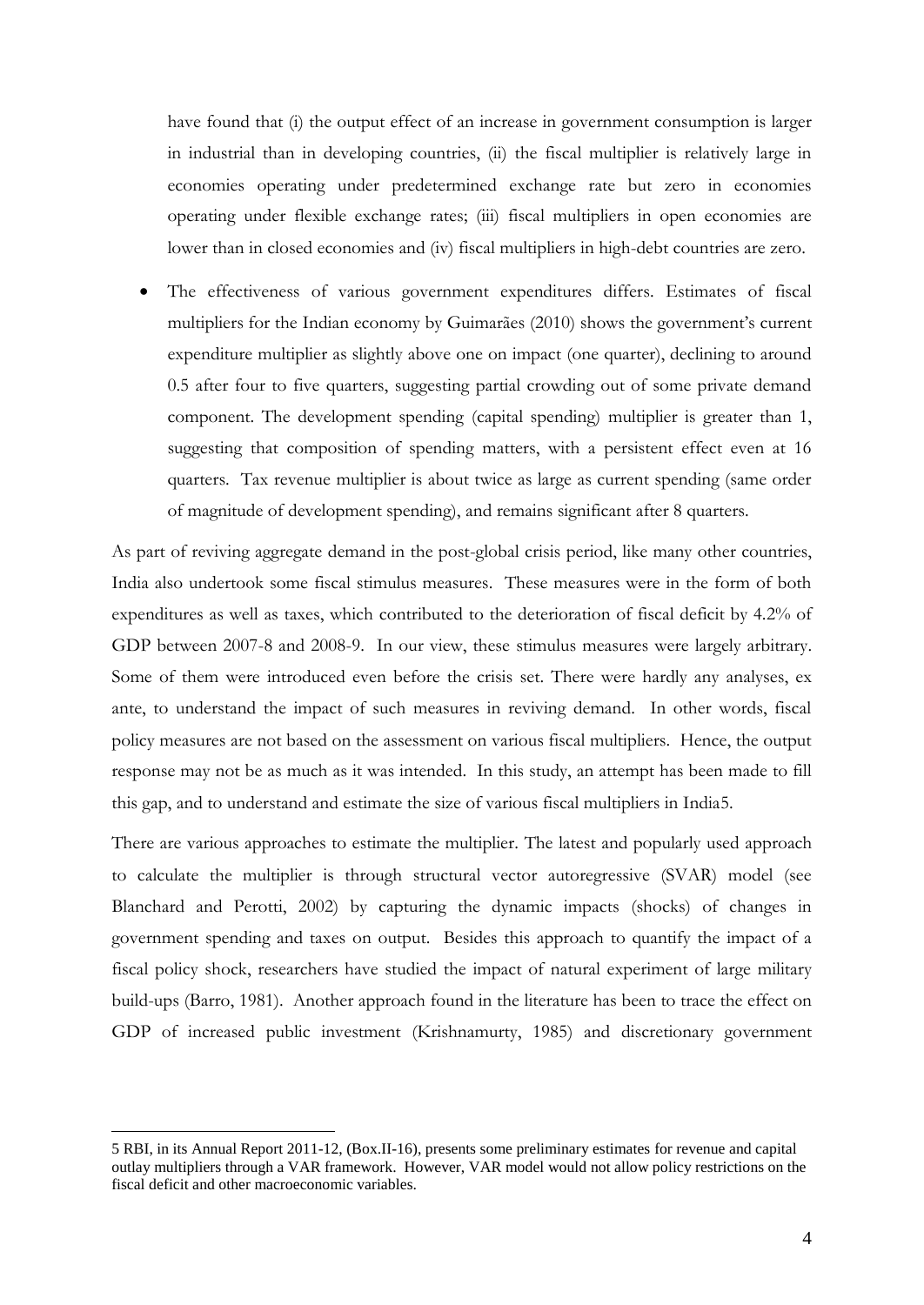consumer expenditure (Bhattacharya, 1984) based on structural macroeconomic model<sup>6</sup>. In this paper, we take the latter approach of estimating fiscal multipliers by building a fiscal block and integrating with the existing NIPFP structural macroeconomic policy simulation model (Mundle et.al. 2011).

The paper is organized as follows: after discussing the analytical framework for estimating the multipliers for the Indian economy in Section II, in the next section we discuss the model structure and model specification. Section IV and V present the results and policy conclusions, respectively.

#### **II. The Framework**

1

The important fiscal policy levers in the hands of the Indian government are the budgetary spending on the capital account and revenue account, and the various tax rates. It would be worthwhile to see how changes in each of these policy levers impact the final output in the economy. When there are inflationary pressures due to demand pull or when the overall growth in the economy is faltering, estimates of fiscal multipliers would help make a conscious decision on fiscal policy and help choose from among the various fiscal policy instruments. Or in situations like the present one, where the economic growth is pallid at 6.2% in 2011-12 and at 5% for 2012-13 but any fiscal strategy has also to bear in mind the high levels of fiscal deficit, estimates of multipliers become crucial.

In the following paragraphs we describe the fiscal policy instruments, their likely impact (fiscal policy channels) and integrate it with a discussion on the official fiscal policy framework in India. This would give a background to the theoretical model discussed in the following section. Our focus would be the short-run.

1. **Expenditure on the capital account** by the government (center and states combined) plays a crucial role in capital formation in the economy. An increase in capital expenditure by the government translates to a much higher (more than proportionate rise) public investment in the economy. Moreover, public investment crowds in private investment resulting in even greater expenditure on the demand side and addition to capital stock on the supply side.

<sup>6</sup> Very recently, some studies have also used DSGE models.. However, as the DSGE models are based on micro foundations and require large datasets at the household level, which is not available for India, application of this approach could be difficult for India.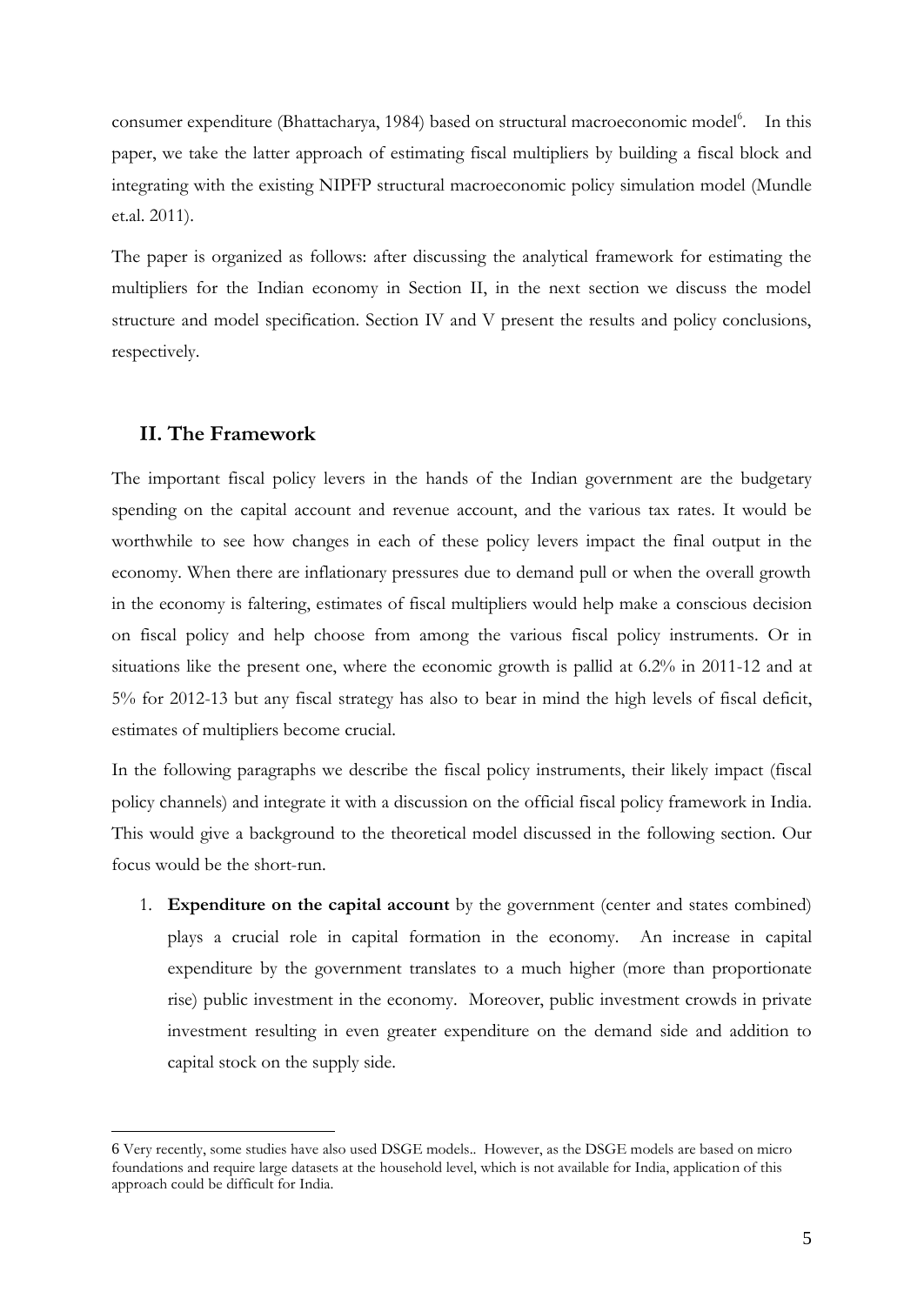The importance of capital expenditure has been recognized in major fiscal policy documents. The Thirteenth Finance Commission proposed a time path for raising government"s capital expenditures, while reinforcing the golden rule of zero revenue deficit, the latter broadly being on the lines of the FRBM Act, 2003 (GOI, 2010). With fiscal consolidation and capital expenditure target of 6% of GDP by 2014-15, as was suggested by the Thirteenth Finance Commission, Mundle at al (2011) obtained about 8% growth trajectory for the Indian economy, if the advanced economies were to grow at reasonable rates. Graph 1 presents the level of capital expenditure as a percentage of GDP. The capital expenditure by the combined government has been a little above  $4\%$ in the recent years. Thus, the Indian economy is far short of what may be considered as a modest target for capital expenditure.



Source: Indian Public Finance Statistics, 2011-12

Note: Figures for 2010-11 are revised estimates and 2011-12 are budget estimates.

2. **Expenditure on the revenue account** includes direct spending by the government on goods, services and wage payments, as well as transfers payments to the rest of the economy. <sup>7</sup> Transfer payments involves transfers of purchasing power from the government to the rest of the economy and includes major subsidies, pensions and other retirement benefits, relief on account of natural calamities etc.. Any increase in governments" revenue expenditure can be either due to higher government consumption expenditure or due to an increase in the transfers to the rest of the economy, or a

<sup>7</sup> Refer to Economic and Functional classification of the Budget: http://finmin.nic.in/reports/FunClass201213.pdf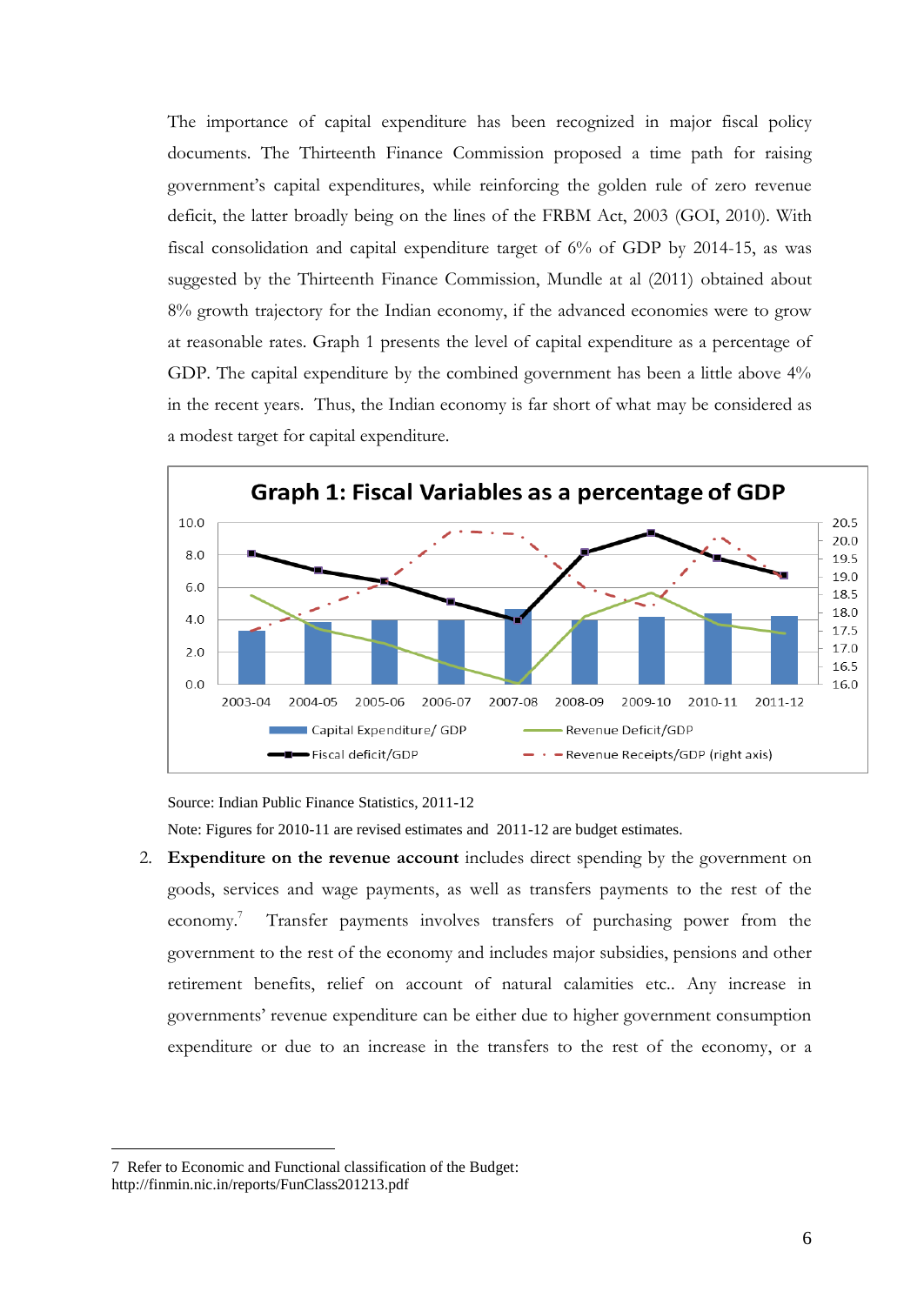combination of the two. Flowchart 1 shows the break-up of revenue expenditure into transfers and other revenue expenditure.<sup>8</sup>

<sup>8</sup> Subsidy on petroleum products have been treated separately. For details see Mundle et al (2013)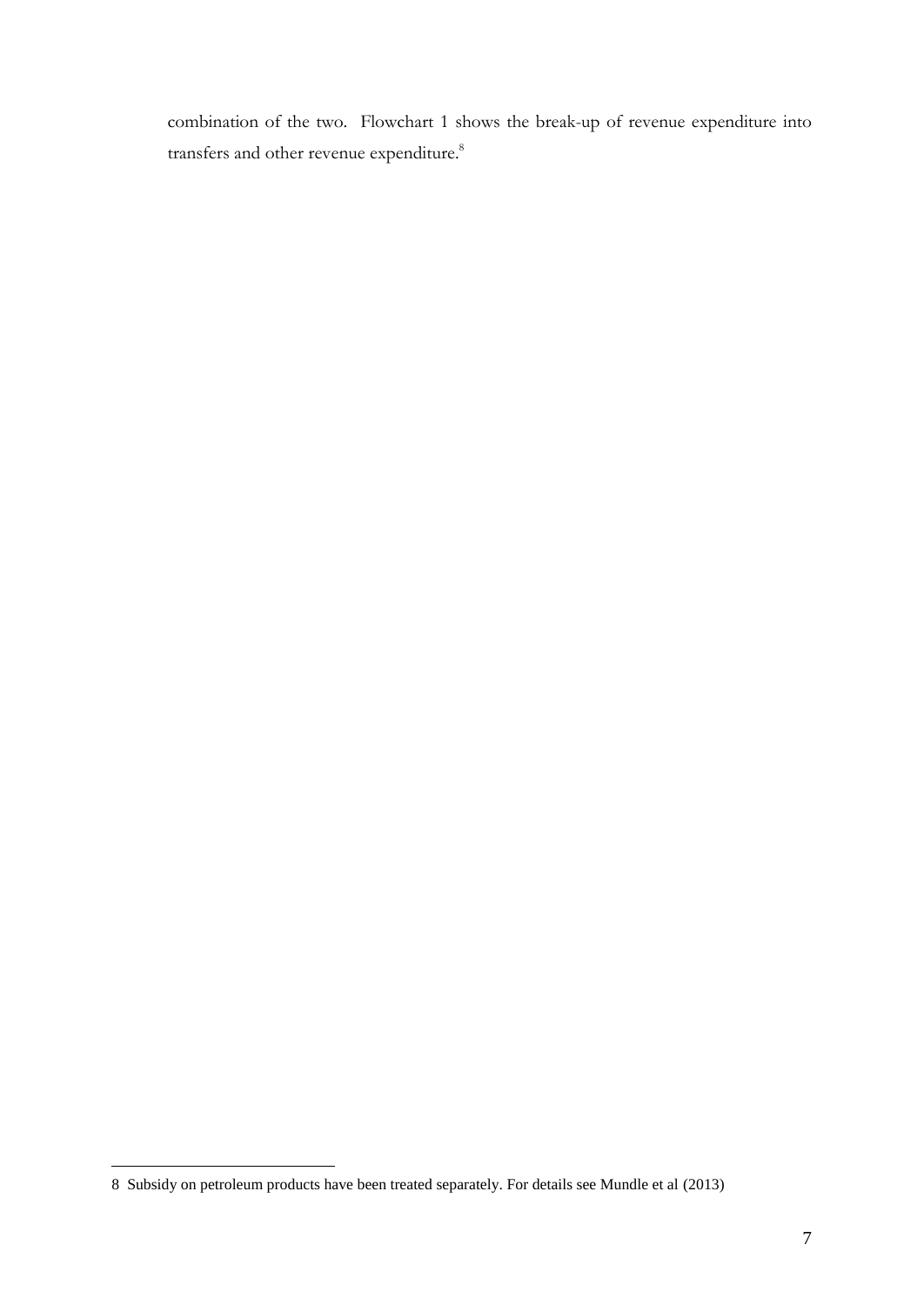

The exogenous and policy determined variables are denoted in upper case.

To obtain the multipliers, shocks are given to policy variables (indicated in italics bold underlined) and the impact traced through the system.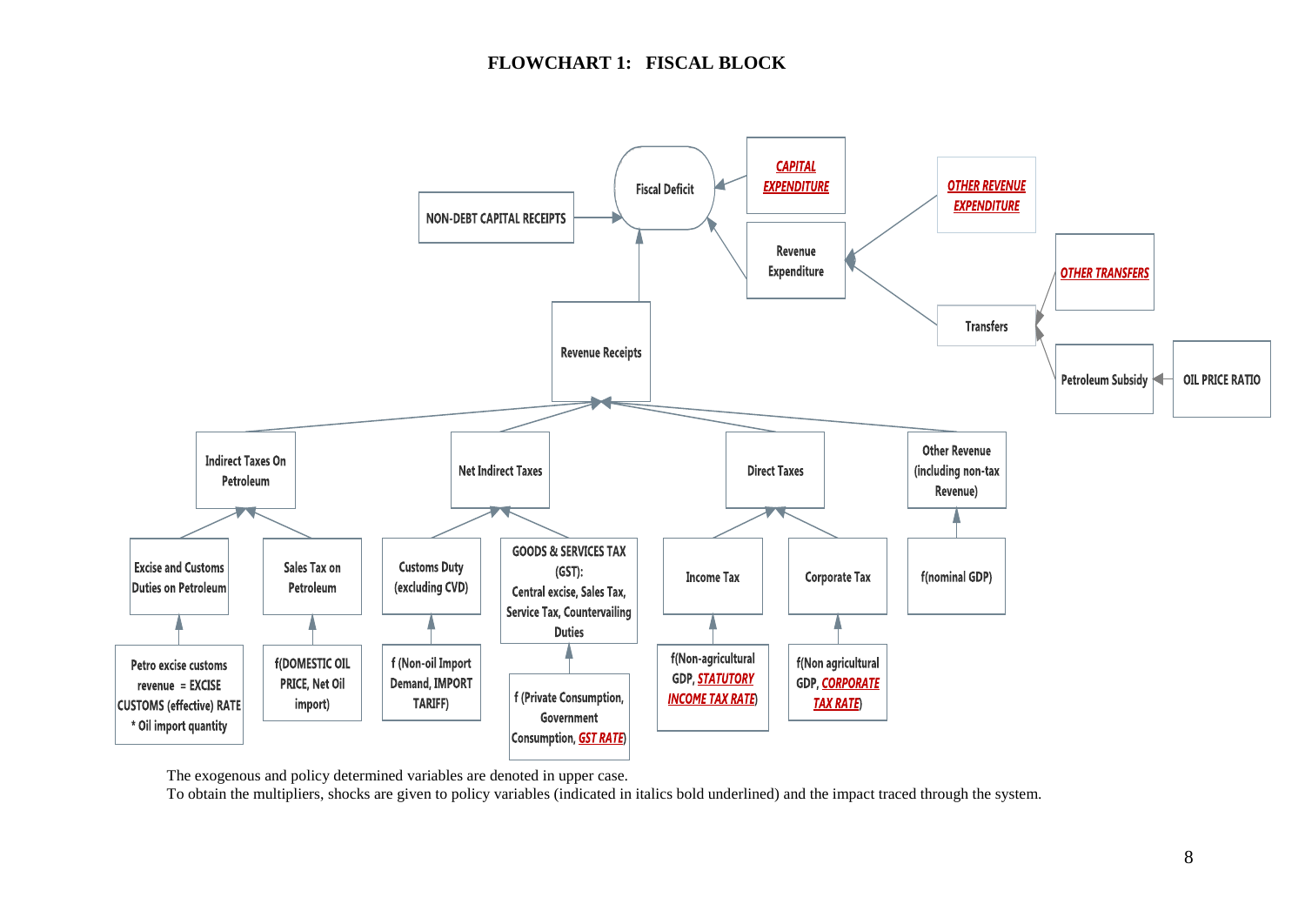Whereas direct spending by the government fuels public consumption expenditure, transfers by the government results in higher disposable income for the private sector, particularly households, in turn, leading to higher private consumption expenditure. The dynamics of three kinds of expenditures (*capital expenditure, transfer payments by the government to the rest of the economy and other revenue expenditure*) in the economy are thus very different, and can be expected to generate different multiplier effects on the output.

As was already noted, there has been a policy thrust to contain revenue expenditure and to limit it to the level of revenue receipts. Graph 1 presents the deficit on the revenue account and also the overall fiscal deficit in the economy. <sup>9</sup> Expenditure on the revenue account has outstripped revenue receipts in all the years. After the improvement in revenue balances in the post FRBM, 2003 years, the situation turned worse with the worldwide financial crisis and the need for fiscal stimulus. Moreover, the slowdown in revenue receipts as the economic growth faltered contributed to higher revenue deficits. There are two important points worth highlighting here. (a) The official policy stance is that the fiscal space for expansion of revenue expenditure seems to be limited unless revenue receipts pick up substantially. This is reflected in the Report of the Committee on Roadmap for Fiscal Consolidation (Chairman: Vijay Kelkar, Sept, 2012), which has called for pruning expenditure on subsidies and other items of expenditure and also size of the plan support. (b) The inverse relationship between the revenue deficit and capital expenditure series is almost unmistakable; higher the revenue deficit lower is the capital expenditure.

When fiscal deficit is to be contained at a certain level, what can be the nature of fiscal correction? In Section 4, after estimating the usual multipliers, we report the estimates for multipliers under fiscal consolidation.

3. **Tax revenues** are the main source of revenue receipts for the government. As per the standard textbook model, any shock to the tax rate changes the tax revenue and impacts the disposable income and thereby private consumption expenditure. In an open economy, part of the change in disposable income is spent on imports. These in turn affect the tax base and therefore tax revenues. Under the assumption that government expenditure policy is determined irrespective of revenue receipts, a change in tax revenue translates to a change in fiscal balance. Tax multipliers capture the net impact of change in tax revenue, brought about through a change in tax rate, on nominal income.

<sup>9</sup> Revenue deficit together with capital expenditure after deducting for capital receipts (such as the proceeds from disinvestment) gives the fiscal deficit.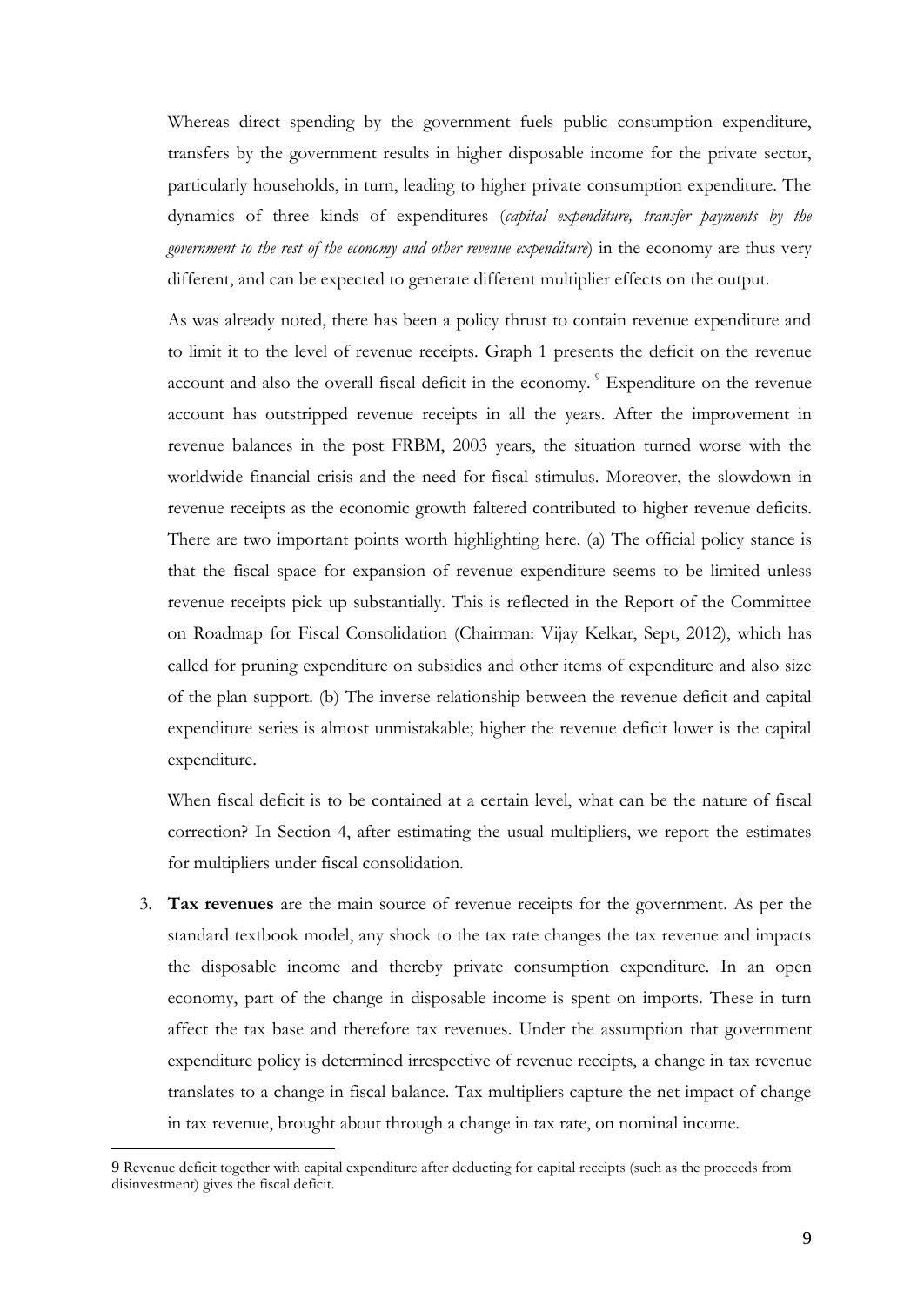Graph 1 gives the trends in revenue receipts in the recent period. Revenue receipts to GDP ratio after rising steadily between 2003-4 to 2007-8, declined thereafter. One of the reasons, though not the only one, was the tax concessions announced as part of fiscal stimulus package.<sup>10</sup> The tax structure in India consists of direct and indirect tax with the indirect taxes dominating. Among the direct taxes, corporation tax and taxes on personal income constitute more than 95% of the total direct tax collections of the combined government. The indirect taxes, though more differentiated at present, are expected to be consolidated under Goods and Services Tax (GST). The important taxes that are going to be subsumed under GST are: general sales tax; union excise duties; Special additional duty (SAD) and additional customs duty (ACD) component of customs duties and service Tax. Indirect taxes on the petroleum sector are expected to remain outside GST and customs revenues (excluding the countervailing duties) will continue to remain separate.

Flow chart 1 divides the revenue receipts into indirect taxes on petroleum, net indirect taxes (other than on petroleum), direct taxes, and all other revenue receipts. Alongside, the determinants of the revenue flows are indicated. Tax revenues are a function of tax base and tax rates. While corporation tax and income tax are taxes paid on income, GST being a consumption-based tax, the tax base would be the consumption basket - private and public consumption of goods and services. Expansion in tax base causes tax revenues to increase, depending upon the tax buoyancy. Economic Survey, 2012-13 (GOI, 2013) reports a sharp fall in tax buoyancy in 2011- 12 which is reflected in the decline in revenue receipts to GDP ratio in the latest year in Graph 1.

Normally, a higher tax rate causes an upward surge in tax collections. The opposite however has also been observed. During the 1990s economic reforms in India, rationalization of tax rates paid off in case of direct taxes, whereas in case of customs duties, lower duties reduced the customs revenues. The elasticity of tax revenues to change in tax rate is therefore of importance.

#### **III. The Model**

1

The NIPFP core model has been extended to address the question of fiscal multipliers. The NIPFP model is a simultaneous equations system model developed for policy simulation.

<sup>10</sup> There is no clear estimate for revenue loss from tax foregone, though the loss is expected to be significant (see GOI, 2010, p.135).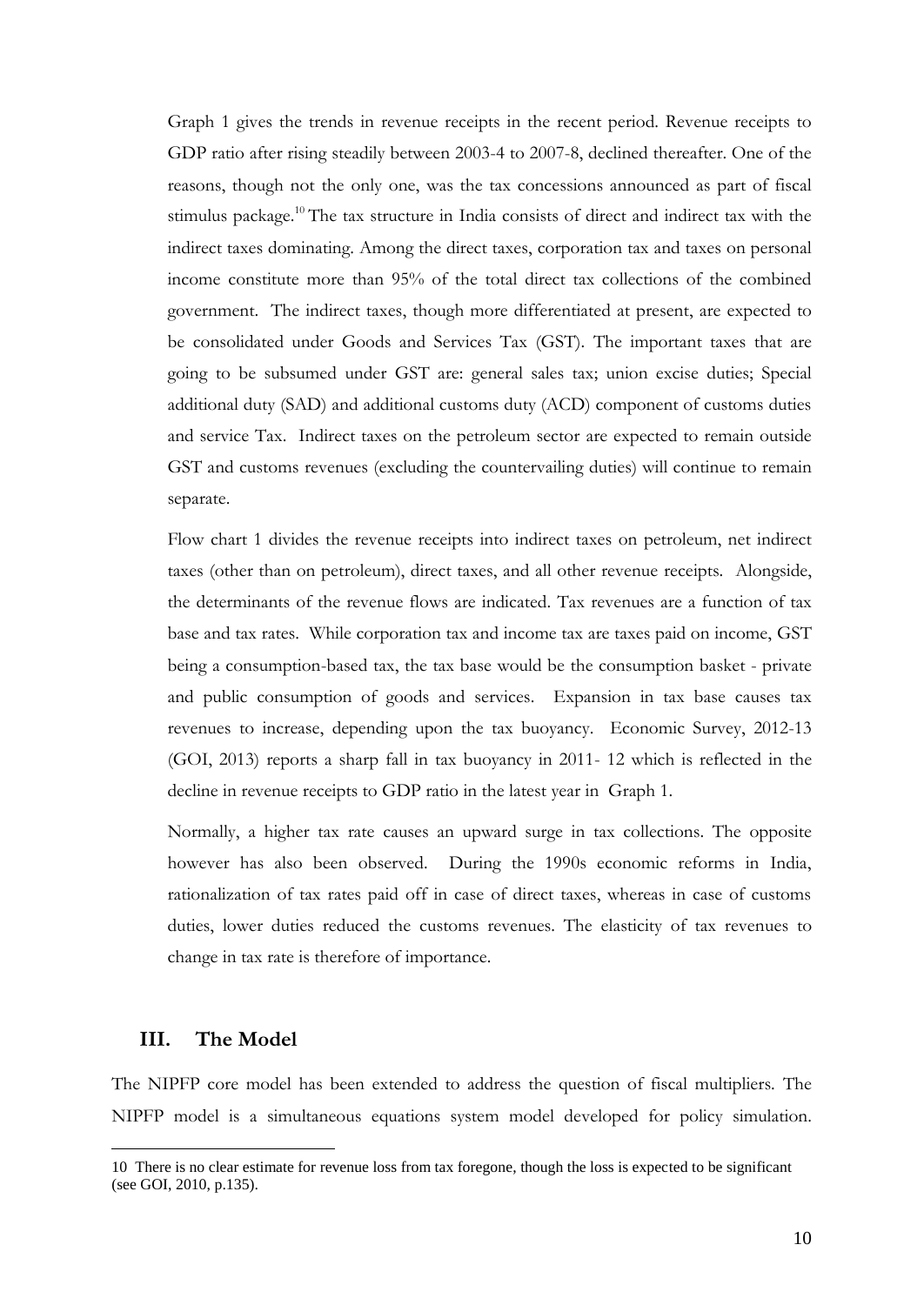Developed in the Tinbergen-Klein-Goldberger tradition of structural macroeconomic models, it has been applied as a tool for policymakers to assess the likely consequences of alternative policy choices. The model has been applied to track the macro-economic outcomes of a fiscal consolidation path for the Thirteenth Finance Commission (Mundle et.al. 2011). It has also been used to measure the immediate and medium term impact of an oil price policy shock and a global oil price shock on macroeconomic outcomes such as growth, inflation and the fiscal deficit. (Bhanumurthy et. al. 2012, Mundle et al. 2013). Further this has been used to address some of the policy issues that are relevant for  $12<sup>th</sup>$  Plan. The sub-components of the model can easily be expanded if the policy question requires such detail on one or other aspect of the model. The context and question specific structure can be added. The model is theoretically eclectic rather than purist, picking up elements from different theoretical approaches as supported by the empirical realities of the Indian economy.<sup>11</sup>

The core model has four blocks: macroeconomic block, fiscal block, external block and monetary block each consisting of behavioural equations and identities. To estimate the fiscal multipliers a satellite model was built where the fiscal block was disaggregated and expanded to assess the impact of changes in various types of government expenditures and taxes on output.

The structure of the fiscal block was schematically presented in Flow chart 1. The model specification of the fiscal block is presented below.

#### **Fiscal Block: Model Specification**

1

Nominal aggregate revenue expenditure of government (E<sub>t</sub>) is the sum of transfers to the private sector by the government,  $TR_t$  and the rest of the revenue expenditure of government in period t, a policy variable,  $\hat{E}^R_t$ . Transfers to the private sector, TR<sub>t</sub> has two components: subsidy on oil TR<sub>t</sub><sup>O</sup> and transfers to other sectors of the economy,  $\hat{T}R_i^{NO}$ . We assume that the latter is policy determined

$$
E_t \equiv TR_t + \hat{E}_t^R \tag{1}
$$

$$
TR_t \equiv TR_t^0 + \hat{T}R_t^{NO}
$$
 (2)

<sup>11</sup> For further discussion on the characteristics of the model see Mundle et al (2011).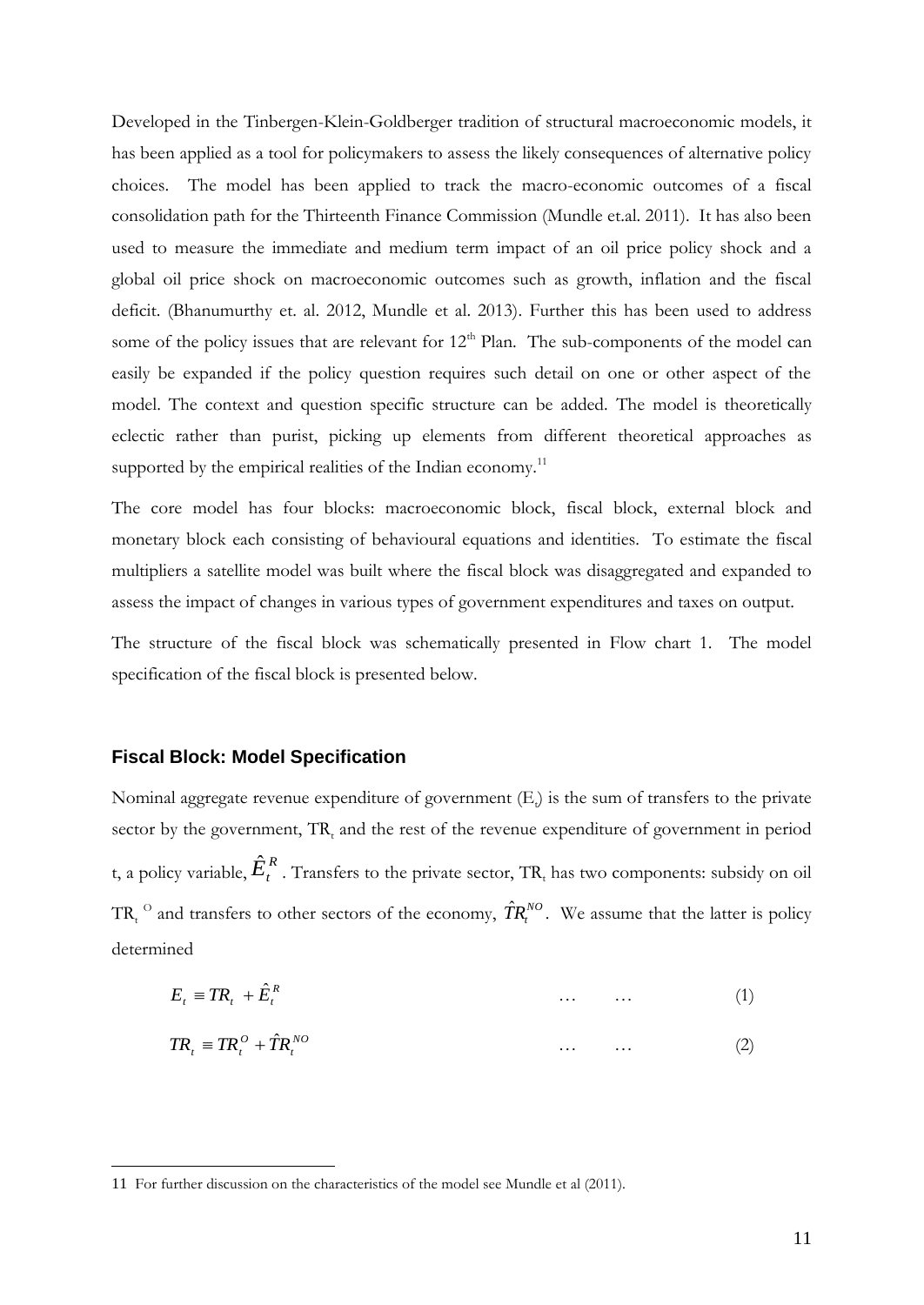$TR<sub>t</sub><sup>O</sup>$  is the subsidy to the oil companies, which is a function of domestic price of oil and international price of POL basket.<sup>12</sup>

$$
TR_t^O = f(\hat{p}_t^{ao}, \overline{p}_t^o) \tag{3}
$$

Where *o*  $\vec{p}_t$  is international oil price of the Indian import POL basket and  $\hat{p}_t^{a0}$  is the administered price of the oil basket. We assume that  $\hat{I}\!R_t^{NO}$  is policy determined.

 $\hat{E}_{t}^{R}$  determines the public consumption expenditure  $G_{t}$  whereas TR<sub>t</sub> flows into the private disposable income and determines the private consumption expenditure  $C_t$  (not shown here).

$$
G_t = f(\hat{E}_t^R) \tag{4}
$$

Public investment is assumed to be a function of government capital expenditure:

$$
I_t^g = f(\hat{S}_t^g) \tag{5}
$$

where,  $\hat{S}_t^g$  is the capital expenditure of government in period t, a policy variable.

The level of government revenue (tax and non-tax) in period t is given by  $T_t$  and consists of several components. These include personal income tax  $T_t^{INC}$  and corporation tax,  $T_t^{CORP}$  (the two main direct taxes), goods and services tax  $T_t^{GT}$  and customs duty  $T_t^{CU}$  (the two main indirect taxes), tax revenue from excise and custom duty from oil  $T_t^{ECO}$ , and sales tax revenue from oil,  $T_t^{STO}$  and all other tax and non-tax revenues,  $T_t^N$ .

$$
T_{t} \equiv T_{t}^{INC} + T_{t}^{CORP} + T_{t}^{GST} + T_{t}^{CUST} + T_{t}^{EC-O} + T_{t}^{ST-O} + T_{t}^{N} \qquad \qquad \dots \qquad \dots \qquad (6)
$$

Each tax is the function of the specific tax base and tax rates. Tax rates are policy handles, while tax base is endogenously determined.

Personal income tax  $T_t^{INC}$  is assumed to be a function of income tax rate  $\hat{t}_t^{INC}$  $\hat{t}$ <sup>*NC*</sup></sup> and nonagricultural income,  $Y_t^{NA}$ , while corporation tax  $T_t^{CORP}$  is assumed to be a function of corporate tax rate  $\hat{t}_t^{CORP}$  $\hat{t}_t^{CORP}$  and non-agricultural income,  $Y_t^{NA}$ .

$$
T_t^{INC} = f(\hat{t}_t^{INC}, Y_t^{NA}) \tag{7}
$$

<sup>12</sup> Although the oil subsidy bill is expected to depend on the quantity of oil imports (sales), empirically it is found that oil subsidy is dependent largely on the price variables.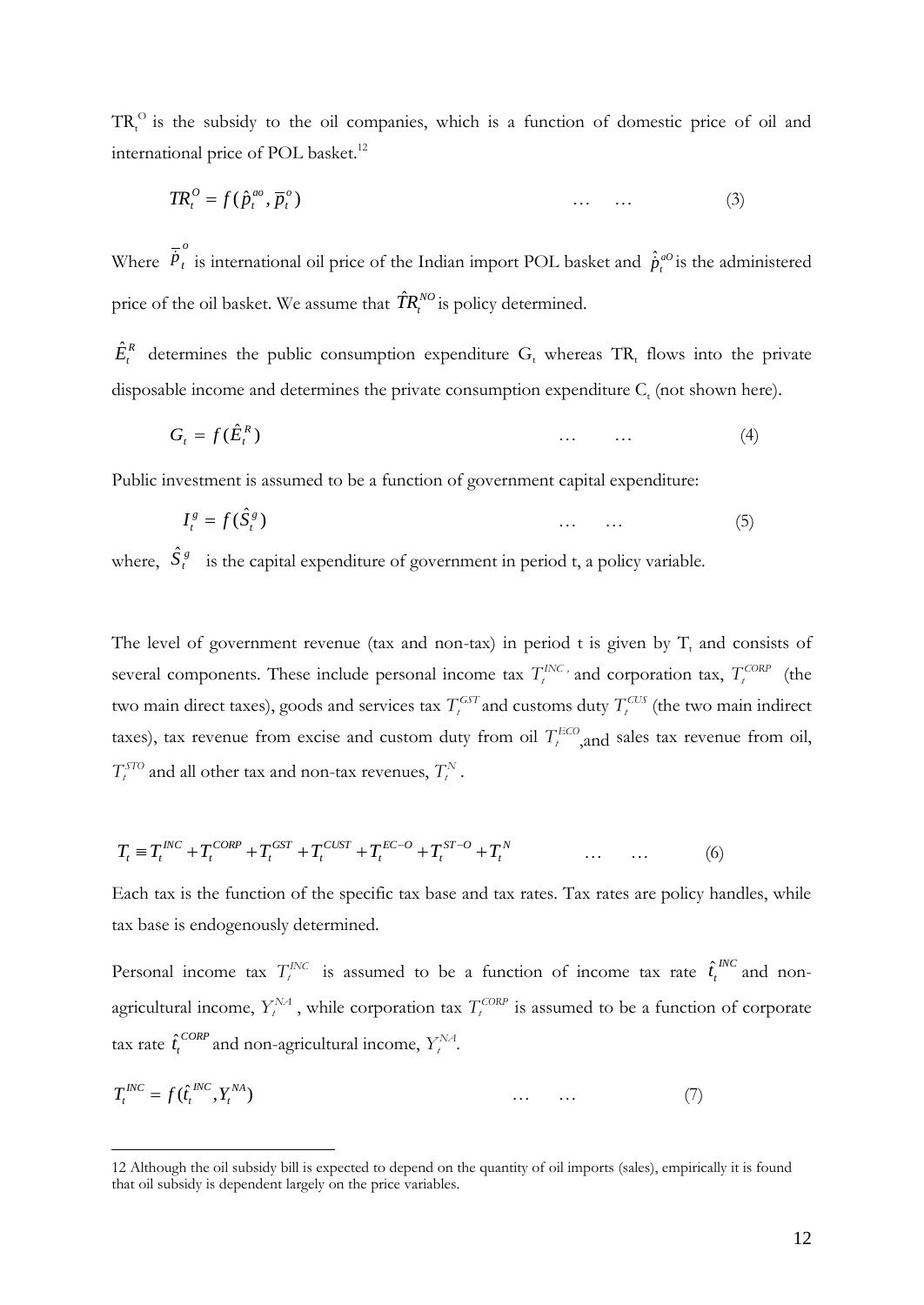$$
T_t^{CORP} = f(\hat{t}_t^{CORP}, Y_t^{NA}) \tag{8}
$$

The principal indirect tax being envisaged is the GST which would be a comprehensive tax for goods and services.

$$
T_t^{\text{GST}} = f(\hat{t}_t^{\text{GST}}, C_t + G_t) \tag{9}
$$

Customs revenue collections (other than on oil which is accounted separately below) is a function of net import demand and the policy determined average tariff rate,  $\hat{U}_t$ .

$$
T_t^{CUST} = f(\hat{U}_t, M_t)
$$
\n
$$
\dots \qquad \dots \qquad (10)
$$

Revenue from excise and custom duty from oil,  $T_t^{ECO}$ , levied as specific duty, is obtained by applying the effective customs and excise tax rate  $\hat{\Phi}$  to quantity of oil import,  $\mathcal{QM}^{\,O}_{t}$  .

$$
T_t^{EC-O} \equiv \hat{\Phi} \times QM_t^O \qquad \qquad \dots \qquad \dots \tag{11}
$$

(*i*<sup>1366</sup>, 12<sup>86</sup>)<br>
13 indered us being envisaged is the GST which would be a comprehensive tax for  $\theta_i^{1/36}$ ,  $C_i + G_i$ )<br>
13 indered us being envisaged is the GST which would be a comprehensive tax for<br>
treevence collec Sales tax revenue from oil,  $T_t^{STO}$ , levied at an ad-valorem rate, is a function of administered domestic price of oil,  $\hat{p}^{ao}_t$  and net oil import value (import minus export of oil),  $NM_t^o$ .

$$
T_t^{ST-O} = f(\hat{p}_t^{ao}, NM_t^o) \tag{12}
$$

Other revenue including the non-tax revenue and the residual taxes is assumed to be a function of GDP.

$$
T_t^N = f(Y_t) \tag{13}
$$

The fiscal deficit in period  $t$ ,  $F<sub>\rho</sub>$  is given by

$$
F_t \equiv \hat{E}_t + \hat{S}_t^g - T_t - \hat{N}_t^g \equiv D_t^g + \Delta \hat{O}_t^g \qquad \qquad \dots \qquad \dots \qquad \dots \qquad \dots \qquad (14)
$$

Where  $D_t^s$  is the aggregate market borrowing of the government in period t,  $\hat{N}_t^s$  is non-debt capital receipts of the government (disinvestment etc.) and  $\Delta \hat{O}^s$  is the change in fiscal reserves.

The above equations comprising of fiscal block are integrated into the larger core macroeconomic model as shown is Flow Chart 2.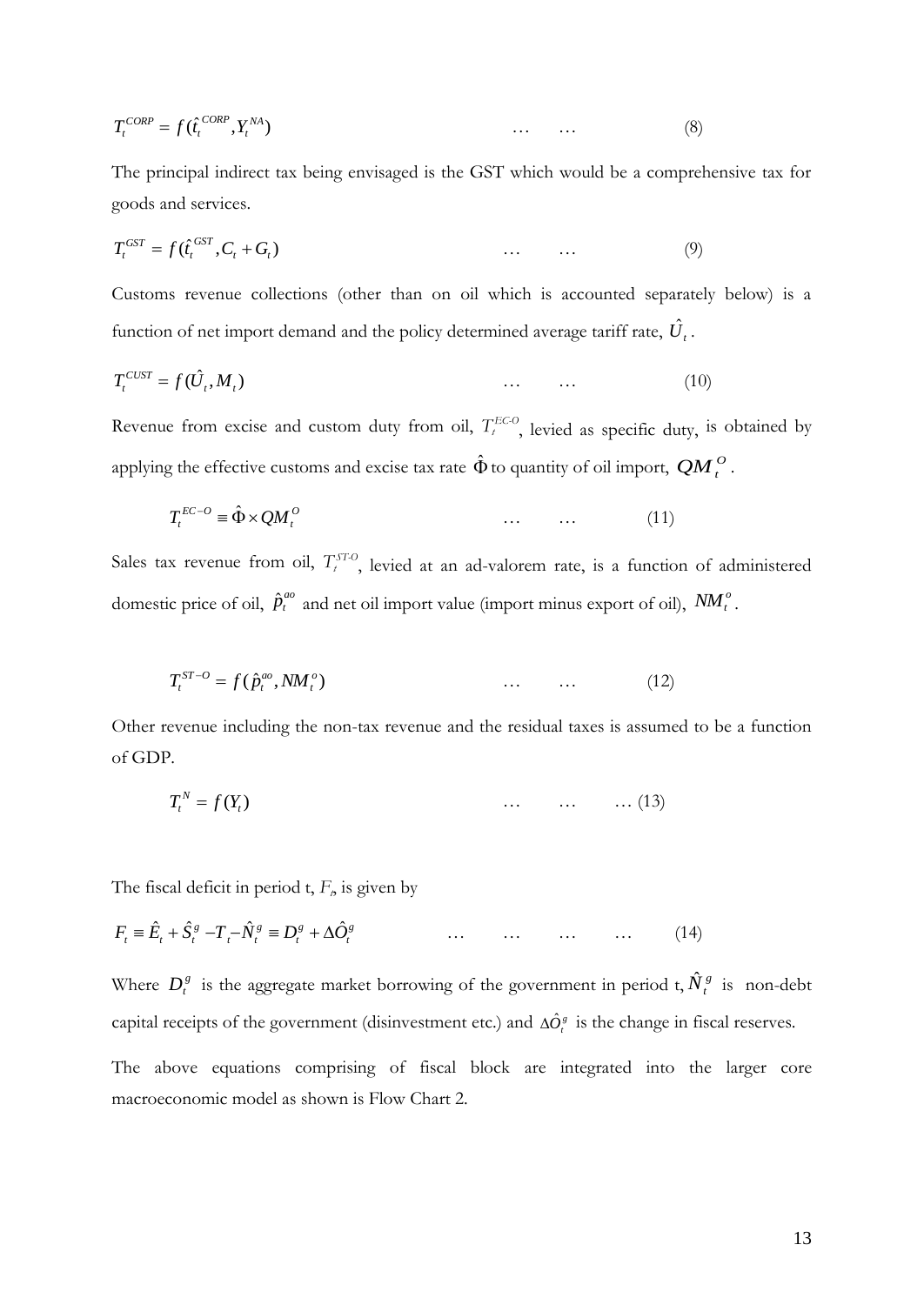## **FLOWCHART 2: SCHEMATIC DIAGRAM OF THE MODEL**



The exogenous and policy determined variables are denoted in upper case.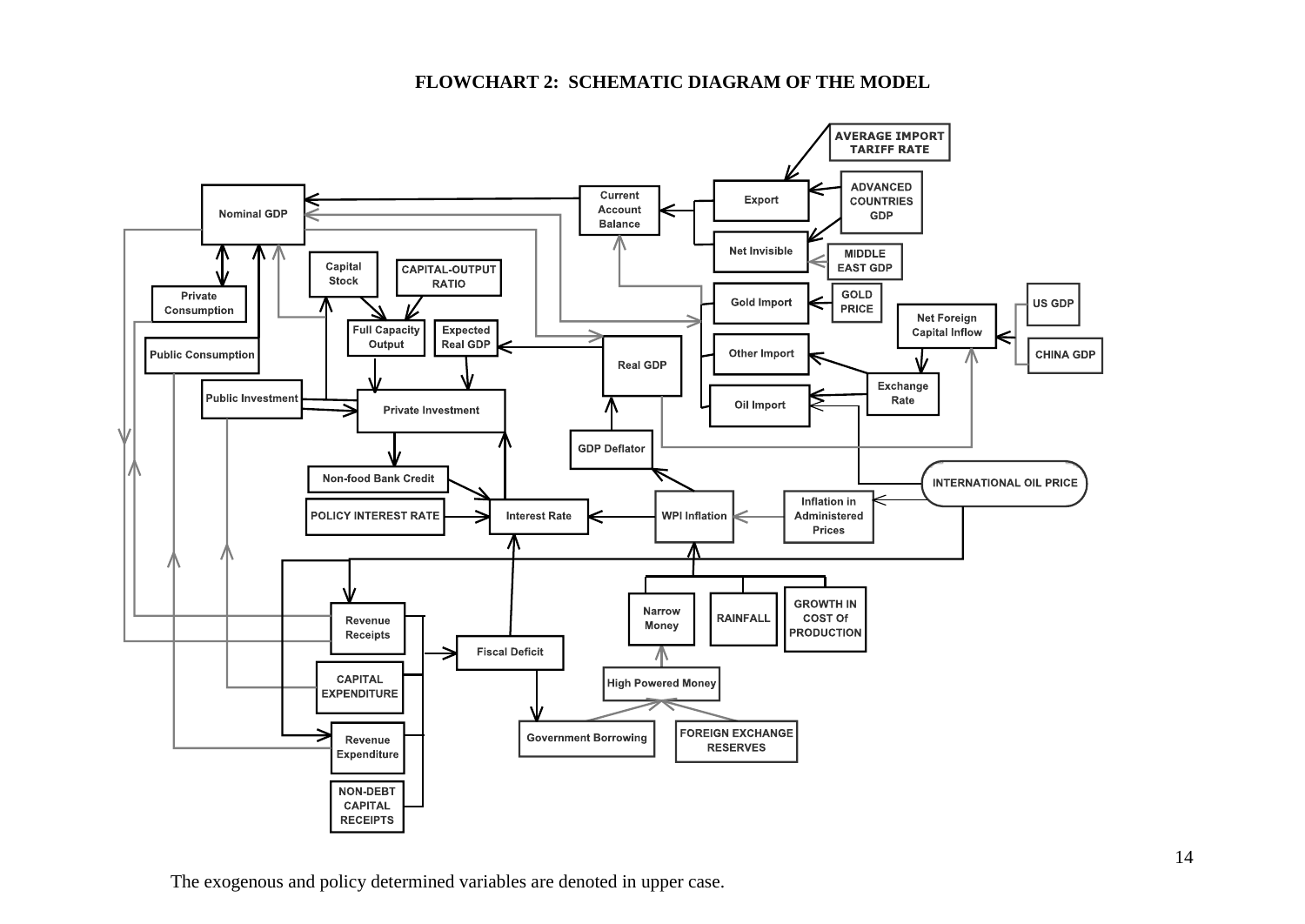## **IV. Results**

1

Annual data for the period 1991-2012 has been used for estimation of the model<sup>13</sup>. In this exercise, we estimate fiscal multipliers under two scenarios: when there is no restriction on the fiscal deficit and when there is a restriction on fiscal deficit as suggested by the Thirteenth Finance Commission. To obtain the fiscal multipliers, a shock is given to the appropriate fiscal policy variable in the year 2012-13 and its impact traced on output from the baseline. Table 1 presents the impact multipliers for expenditure changes, i.e., for one unit change in expenditure what is the change in output by the end of the year of the shock .(See Appendix for Graph 2 that gives the cumulative expenditure multipliers over the subsequent years.)

**Table 1: Expenditure Multipliers without any constraint on fiscal variables**

| Variable                              | Impact<br><b>Multipliers</b> |
|---------------------------------------|------------------------------|
| Capital expenditure Multiplier        | 2.45                         |
| <b>Transfer Payments Multiplier</b>   | 0.98                         |
| Other Revenue Expenditure Multiplier* | 0.99                         |

**Note:** Other revenue expenditure of the government is the revenue expenditure after netting out the transfer payments. (see section II). The expenditures combine both centre and states.

The estimated value for expenditure multipliers ranges from 0.98 to 2.45, depending on the type of expenditure. Compared to the revenue expenditure multipliers, the capital expenditure multiplier is higher. A value of 2.45 for capital expenditure multiplier implies that an increase in capital expenditure of the government by Rs.1 crore would raise the GDP by Rs 2.45 crores by the end of the year, where both are measured in nominal terms.

The exact transmission mechanism is as follows. (a) An increase in government's capital expenditure stimulates public investment in a significant way. This in turn crowds-in private investment, and both contribute to higher spending. (b) The complementarity of public and private investment is empirically observed to be fairly strong and so is the accelerator effect of output on investment. (c) Interest rates are seen to go up marginally as fiscal deficit rises due to higher public expenditure, but the crowding out effect of the interest rates on private investments is overshadowed by the accelerator effect acting on private investment. (d) The high

<sup>13</sup> The assumptions on the exogenous variables is similar to that is used in baseline case in Bhanumurthy et al (2012)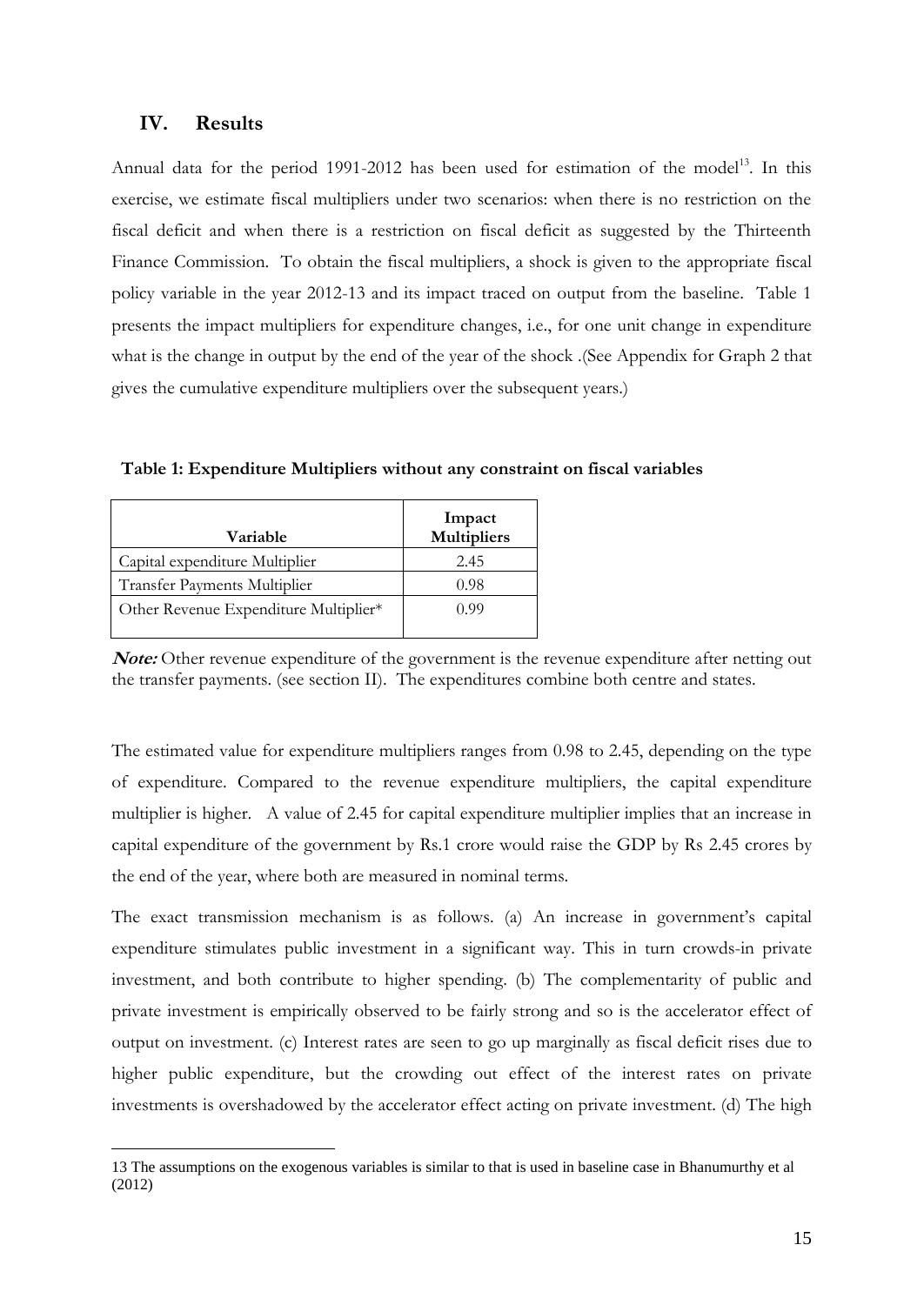import propensities (gold, oil and rest of the imports) results in substantial leakage from demand and causes trade deficit to widen.<sup>14</sup> The final multiplier values subsume, *inter alia*, these effects.

The revenue expenditure multipliers work through the consumption channels; whereas an increase in transfer payments raises private consumption expenditure by raising the disposable income of individuals, other revenue expenditure augments public consumption expenditure directly. The multiplier effects of these expenditures is close to one and the crowding out of private expenditure, as is popularly observed, is not seen either in the year of the shock or in the subsequent years. (See Graph 2, Appendix.)

To estimate tax (revenue) multipliers, a shock was given to a particular tax rate and its impact on output simulated. Tax multiplier for a particular tax category is the ratio of change in nominal output to change in that particular tax revenue. These have been estimated for the major indirect tax, goods and services tax (GST), and the two important sources of direct tax revenues, corporate tax and income tax. Estimates of tax multipliers so obtained are close to minus one.

**Table 2: Tax Multipliers** 

| Variable                         | Impact<br>Multipliers |
|----------------------------------|-----------------------|
| Goods and Service Tax Multiplier | -1.08                 |
| Personal Income Tax Multiplier   | $-1.01$               |
| Corporate Tax Multiplier         | $-1.02$               |

The tax multiplier works in the following way. A positive shock to the GST rate, causes GST revenues to rise. There is substantial fall in private consumption, due to lower disposable incomes. Private investment also falls as the overall level of economic activity declines. Rise in tax revenue lowers the revenue deficit and fiscal deficit, while public investment and public consumption remains unchanged as per the assumptions of the model. Both fiscal balance and current account balance improve. Significantly, the gains in tax revenues are lower than the change in GST revenue since the other heads of tax revenues decline. Since  $\Delta T^{\text{GST}}$  <  $\Delta T$ ,

$$
\frac{\Delta Y}{\Delta T^{GST}} = -1.08 \quad , \text{whereas } \frac{\Delta Y}{\Delta T} = -1.19
$$

1

where  $\Delta Y$  is change in nominal output,  $\Delta T^{\text{GST}}$  is change in GST revenue and  $\Delta T$  is change in total tax revenues. Personal income tax multiplier and corporate tax multiplier are –1.01 and - 1.02, respectively. However, all these multipliers are estimated when there is no constraint on

<sup>14</sup> Refer to Mundle et al (2013) for the equations on external block.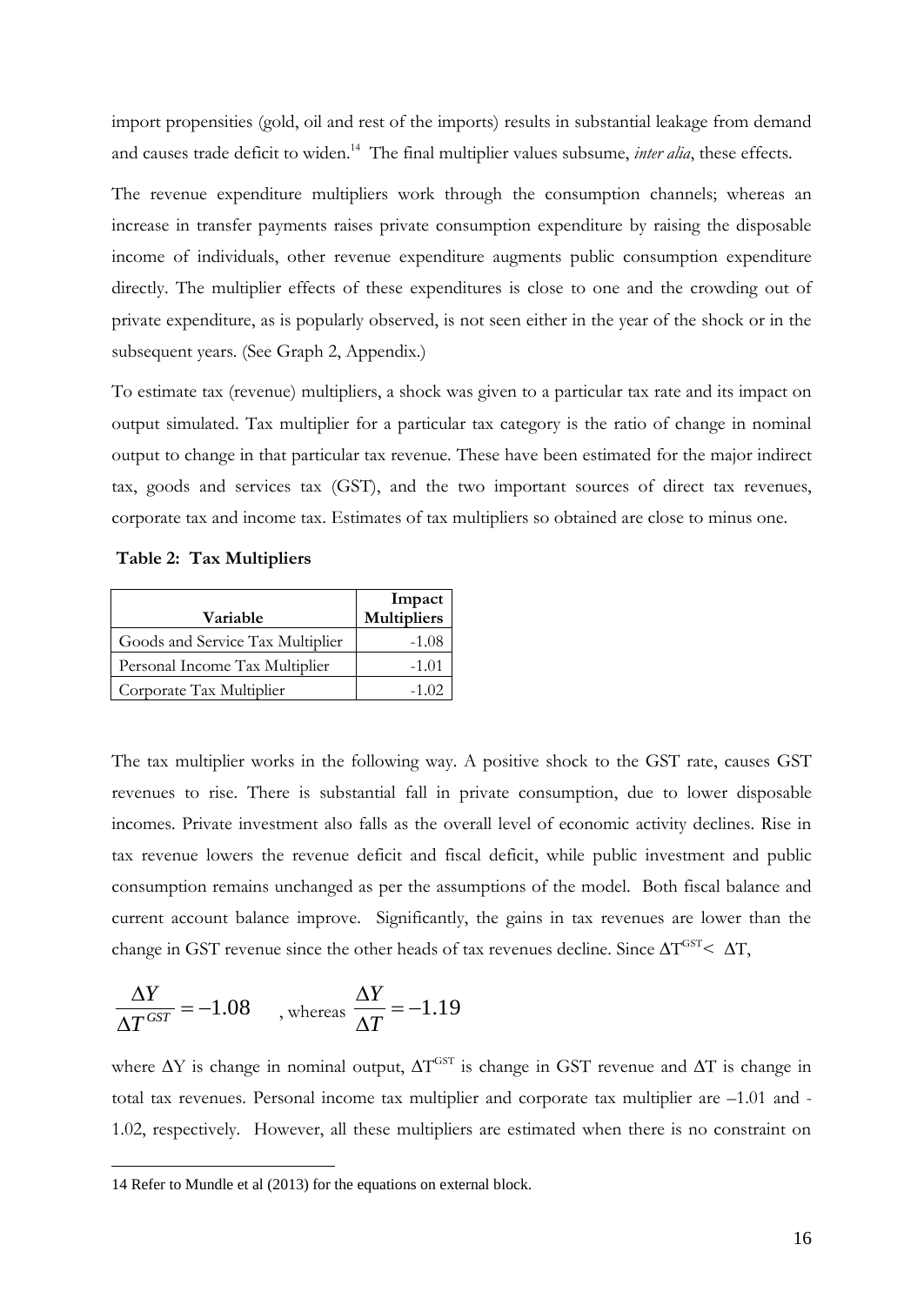the fiscal (or revenue) deficit as suggested by Thirteenth Finance Commission (GOI, 2010) or by the recent Kelkar committee (GOI, 2012). Next, we estimate the same multipliers after endogenising the revised fiscal consolidation path suggested by the Kelkar committee.

#### **Can there be negative fiscal multipliers?**

Negative fiscal multipliers suggest that an economy is either experiencing conditions of contractionary fiscal expansions or expansionary fiscal contractions. The recent literature on this subject suggests that negative fiscal multipliers are feasible under some specific economic conditions. Especially since the recent Great recession, which lead to large fiscal stimulus measures across both developed and developing countries and subsequent uneven recovery, the interest on this subject has revived largely to determine the timing and the extent of fiscal austerity measures.

A survey of recent studies (see Spilimbergo, et.al, 2009 for summary of the literature survey) on fiscal multipliers suggest that the size of multipliers is country-time-variant as it depends on the countries" domestic macroeconomic conditions, policies and also on the time series behaviour. This could depend on the quality of government expenditures as well. While relying on static multipliers is shown to be risky, sticking to the size derived from the pooled data is found to be equally irrelevant. The size of the multipliers based on the literature varies from positive, close to zero and, in some instances, negative. Following Keynesian framework, deriving positive fiscal multipliers is a norm and possibility of having negative multipliers is almost non-existent. However, if Ricardo"s theory of balanced budgets holds or crowding-out impact is larger, then negative multiplier seems feasible. What determines the size-sign of the fiscal multiplier?

Factors that affect the multiplier are: exchange rate regimes, extent of openness, size of the economy, level of public debt, expansion vs recession, health of financial sector, quality of government expenditure, health of public finances, monetary condition, etc. Based on the literature, negative fiscal multipliers are feasible during expansionary phase (Auerbach & Gorodnichenko, 2011); when a country has flexible exchange rate regime (Ilzetzki, et al, 2011; Corsetti, et al, 2012); if it is a developing country (Ilzetzki, et al, 2011); if the degree of openness is high (Ilzetzki, et al, 2011); if the debt-to-GDP ratio is very high (Ilzetzki, et al, 2011; Auerbach & Gorodnichenko, 2011; Nickel and Tudyka, 2013); if one has a fragile financial sector (Ilzetzki, et al, 2011; Corsetti, et al, 2012; de Cos and Moral-Benito, 2013), when the output gap is positive (Baum, et al, 2012, in the case of Canada and France), when the public finances are in bad shape (Corsetti, et al, 2012; de Cos and Moral-Benito, 2013), quality of expenditure (Alesina and Ardagna, 2009; Tervala, 2009), and depending on method of financing the deficits (Kandil, 2013). However, the findings of many of these studies have been widely discussed in the policy sphere and as well contested by researchers such that the debate remains inconclusive at the moment (see Mason & Jayadev, 2013, for this debate).

At the moment, in India, many of the conditions that are discussed above appear to be existing and valid. However, one another crucial factor behind negative revenue expenditure multiplier in India in the context of fiscal consolidation constraint could be that there is a perfect substitution between revenue and capital expenditure. Thus, any positive shock to revenue expenditure tend to reduce capital expenditure to the extent of the shock as well as reduce private investments with the given fiscal deficit target and, hence, negative revenue expenditure multiplier. This is the basic philosophy of fiscal consolidation on which FRBM Act in India has been implemented. The result also indicates that if one has to strictly adhere to the FRBM, it is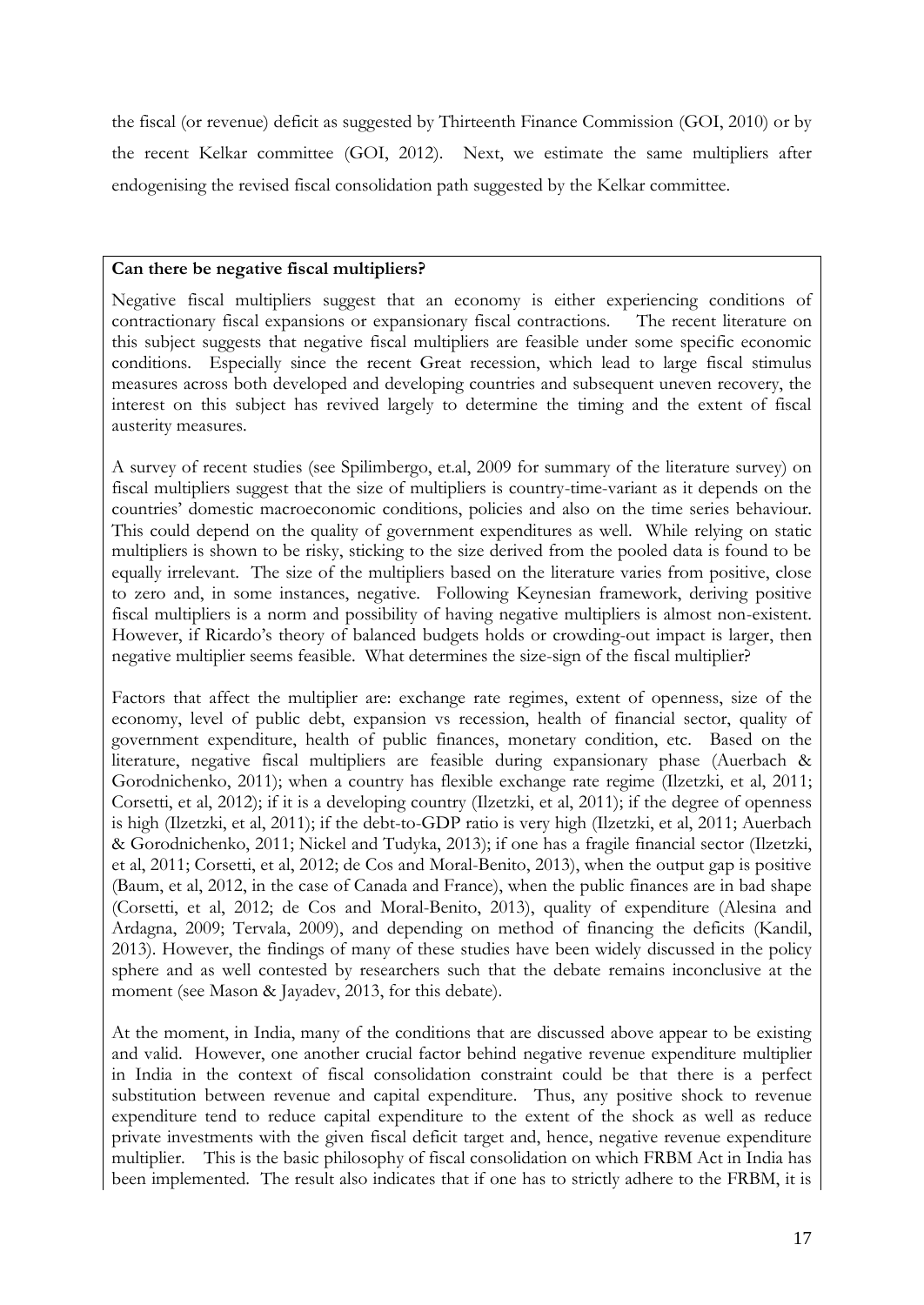also necessary to aim achieve sub-targets such target on revenue deficit as well as debt-to-GDP ratio. Sticking to fiscal deficit target alone may not be expansionary. Any relaxation on subtargets may also followed by relaxation on fiscal deficit target under FRBM.

A word of caution is that the fiscal multipliers estimated in current volatile (domestic as well as external) conditions, which could have affected the stability of macroeconomic parameters, needs to be used judiciously for present and future policy options (Blanchard and Leigh, 2013). However, there is a need for strong analytical frameworks for successful policy, which is the contribution of this study in the case of India.

**Multipliers in the context of Fiscal Consolidation:** To calculate the multipliers, in the context of fiscal consolidation, we freeze the fiscal deficit to GDP ratio. The fiscal deficit targets were obtained from the recommendations of the Kelkar Committee for the central government finances and the Thirteenth Finance Commission for state government budgets.<sup>15</sup> What this implies is that any increase in expenditure or decline in revenue has to work within this restriction.<sup>16</sup> The estimated values for expenditure multipliers, with restrictions on fiscal deficit, are understandably different compared to when there is no restriction on fiscal deficit. In the case of revenue expenditure, when the revenue expenditure increases without ring-fencing the capital expenditure, the fiscal expenditure multiplier turns out to be negative. When there is a cap on fiscal deficit, a negative multiplier effect of the revenue expenditure warns of the problem of crowding out of capital expenditure by revenue expenditure that in turn would affect the overall output negatively. On the other hand, an increase in government"s capital expenditure at the cost of revenue expenditure (i.e. switching the expenditure the other way) is observed to raise overall output 1.99 times, while fulfilling the fiscal deficit targets.

<sup>15</sup> The percentage of FD to GDP targets have to be contained within 7.7% in 2012-13, 7% in 2013-14 and 6.3% in 2014-15.

Though both Kelkar Committee (GOI, 2012) and the Thirteenth Finance Commission (GOI, 2010) have also set targets for revenue deficit towards fiscal consolidation, there has been a change in the way revenue deficit is being defined. The new definition of revenue deficit makes allowance for (i.e. deducts) Center's grants to States towards capital formation, from the excess of revenue expenditure over revenue receipts, to arrive at what is called the effective revenue deficit. Using the new definition, Kelkar Committee calls for bringing down the center's effective revenue deficit to zero by 2014-15. In the absence of back series for effective revenue deficit and consistent data series for center plus states' consolidated effective revenue deficit, we have not placed a restriction on revenue deficit. The multiplier values could be different when restrictions are placed for the same.

<sup>16</sup> In equation (13),  $F_t/Y_t$  is now policy determined or exogenously given.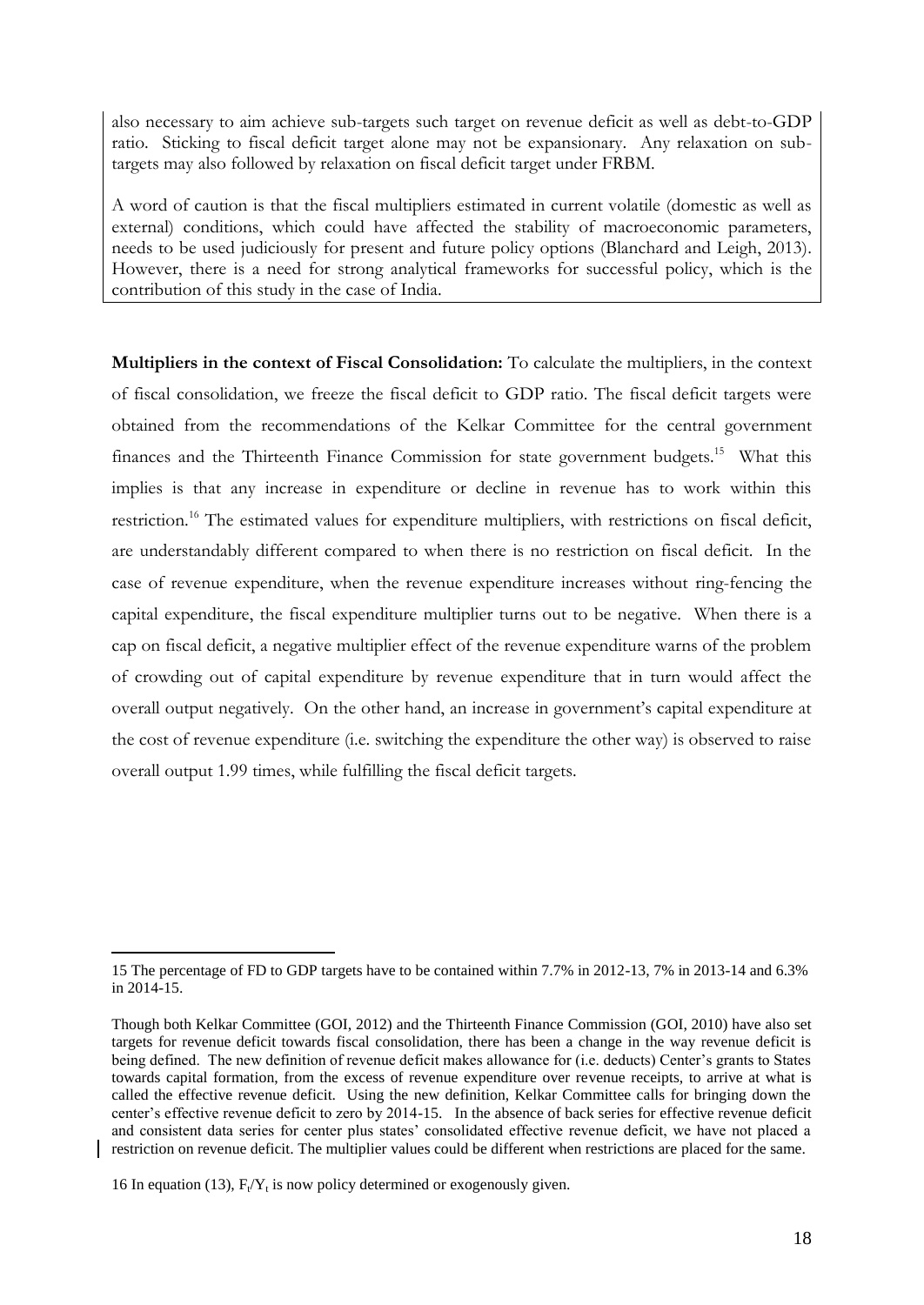## **V. Policy Implications/ Conclusion**

Despite policy targets that have sought to raise the capital expenditure by the government, allocation for capital account expenditure continues to be a residual expenditure as observed in recent budgetary exercises. The high value of the estimated capital expenditure multiplier points to a high multiplier effect of capital expenditure on output, and underscores the need to prioritize capital expenditure. As per our estimates, the values of capital expenditure multiplier, transfer payments multiplier and other revenue expenditure multiplier are 2.45, 0.98, and 0.99, respectively, while the tax multipliers are in the range of -1. This suggests that an increase in output can be brought about by either an expenditure expansion or cut in tax rates, though with different degrees of effectiveness. While an increase in output can be brought about through any kind of public expenditure, the capital expenditure multiplier is the highest.

The present macroeconomic landscape in India demands a policy thrust that would combine high growth in output while also bringing back fiscal discipline in the economy. Many commentators have regarded the fiscal situation in the recent years as precarious and warned about several adverse consequences stemming from it. However, to understand the consequences of the type of government expenditures, there is a need to have an idea on the size of fiscal multipliers, which for India unfortunately is not available at the moment in the literature. The present study fills this gap and provides a framework as well as preliminary estimates of various fiscal multipliers. The estimated size of multipliers suggest that the thrust of government expenditure expansion has to shift in favour of capital expenditure.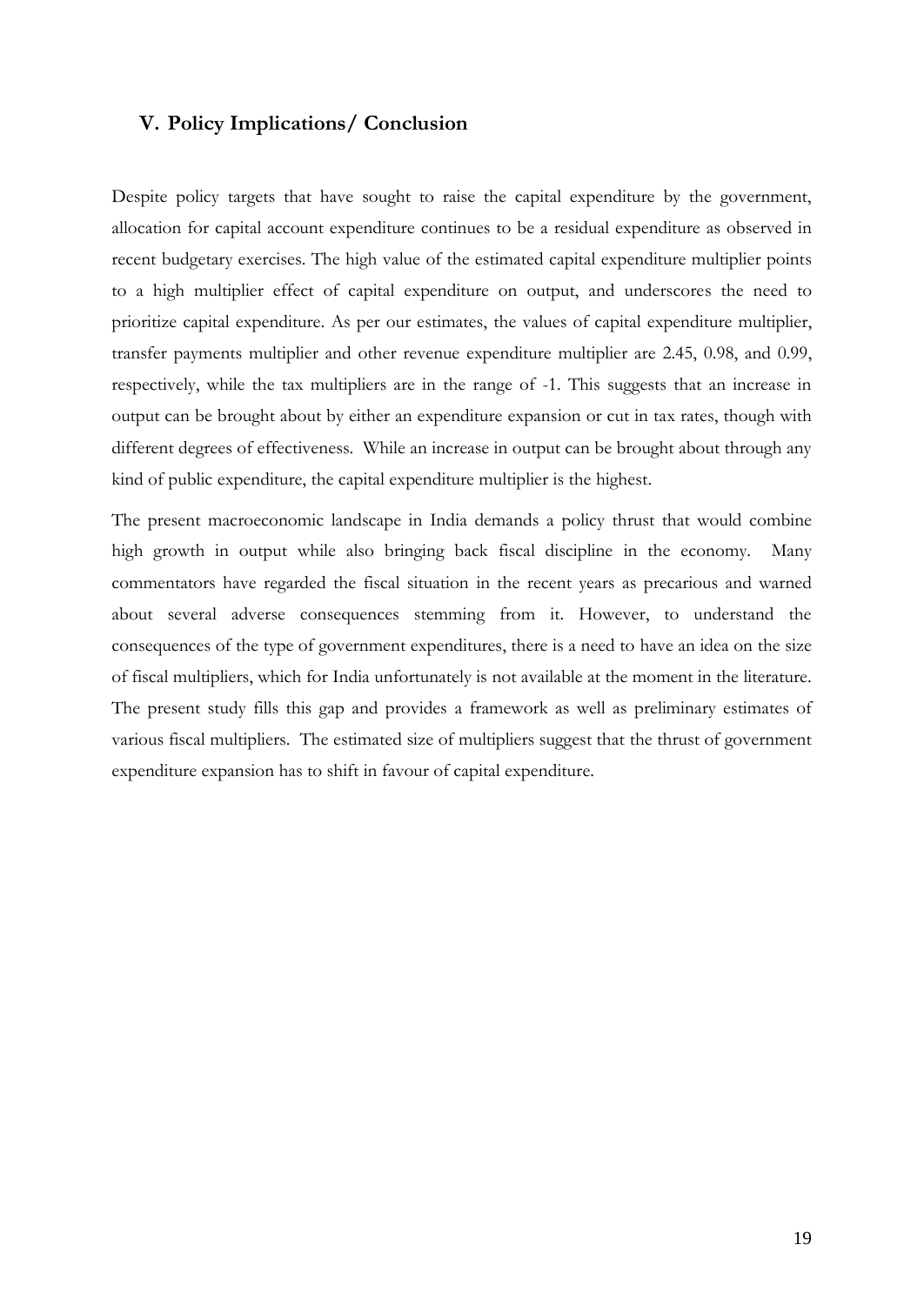# **References**

Alesina F Alberto and Silivia Ardagna (2009), "Large Changes in Fiscal Policy: Taxes versus Spending", NBER Working Paper Series, No.15348, October.

Almunia, Miguel, Agustin Benetrix, Barry Eichengreen, Kevin O"Rourke and Gisela Rua (2010), "From Great Depression to Great Credit Crisis: Similarities, [Differences](http://onlinelibrary.wiley.com/doi/10.1111/j.1468-0327.2010.00242.x/full) and Lessons," *Economic Policy* 25.

Auerbach, Alan J., and Yuriy Gorodnichenko (2011) "Fiscal Multipliers in Recession and Expansion," NBER Working papers 17447.

Auerbach, A.J., and Y. Gorodnichenko, (2012), "Measuring the Output Responses to Fiscal

Policy," *American Economic Journal: Economic Policy*, Vol. 4, pp. 1–27.

Barro, Robert J, 1981. "Output Effects of Government Purchases," Journal of Political Economy, University of Chicago Press, vol. 89(6), pages 1086-1121, December.

Barro, Robert, "Government spending is no free lunch," Wall Street Journal (January 22, 2009).

Anja Baum, Marcos Poplawski-Ribeiro, and Anke Weber (2012) "Fiscal Multipliers and the State of the Economy", IMF Working Paper WP/12/286.

Bhattacharya, B.B. (1984) *Public Expenditure, Inflation and Growth: A Macro-Econometric Analysis for India*, Oxford University Press, Delhi.

Blanchard, Oliver, and Roberto Perotti (2002) "An Empirical Characterization of the Dynamic Effects of Changes in Government Spending and Taxes on Output", The Quarterly Journal of Economics, November

Blanchard, Oliver, and Daniel Leigh (2013) Growth Forecast Errors and Fiscal Multipliers, IMF Working Paper, January, 2013.

Bhanumurthy, N R, Surajit Das and Sukanya Bose (2012): "Oil price shock, pass-through policy and its impact on the Indian Economy, NIPFP Working Paper no.2012-99, March.

Christiano, Lawrence, and Martin Eichenbaum, and Sergio Rebelo (2009) "When is the Government Spending Multiplier is Large?", NBER Working Paper 15394, October

Corsetti ,Giancarlo, Andre Meier, and Gernot J. Müller (2012) "What Determines Government

Spending Multipliers?", IMF working Paper WP/12/150.

de Cos, Pablo Hernández and Enrique Moral-Benito (2013), "Fiscal Multipliers in Turbulent Times: The Case of Spain", Banco de Espana Documentos de Trabajo No. 1309.

Guimarães Roberto (2010), "What Are The Effects of Fiscal Policy Shocks in India", at [http://macrofinance.nipfp.org.in/PDF/06\\_6Pr\\_Guimaraes\\_Fiscal%20Multipliers%20in%20Ind](http://macrofinance.nipfp.org.in/PDF/06_6Pr_Guimaraes_Fiscal%20Multipliers%20in%20India_2010_Conference.pdf) [ia\\_2010\\_Conference.pdf](http://macrofinance.nipfp.org.in/PDF/06_6Pr_Guimaraes_Fiscal%20Multipliers%20in%20India_2010_Conference.pdf) as seen on 16/07/2012, March.

GOI (2010) Report of the Thirteenth Finance Commission, 2010-2015. (Chairman: Viijay Kelkar)

GOI (2012) Report of the Committee on Roadmap for Fiscal Consolidation (Chairman: Vijay Kelkar).

GOI (2013) Economic Survey, 2012-13, Ministry of Finance.

Ilzetzki, Ethan; Enrique G. Mendoza and Carlos A. Végh (2011), "How Big (Small?) are Fiscal Multipliers?", IMF Working Paper, WP1152, March.

IMF (2010). World Economic Outlook, *Recovery, Risk, and Rebalancing,* October.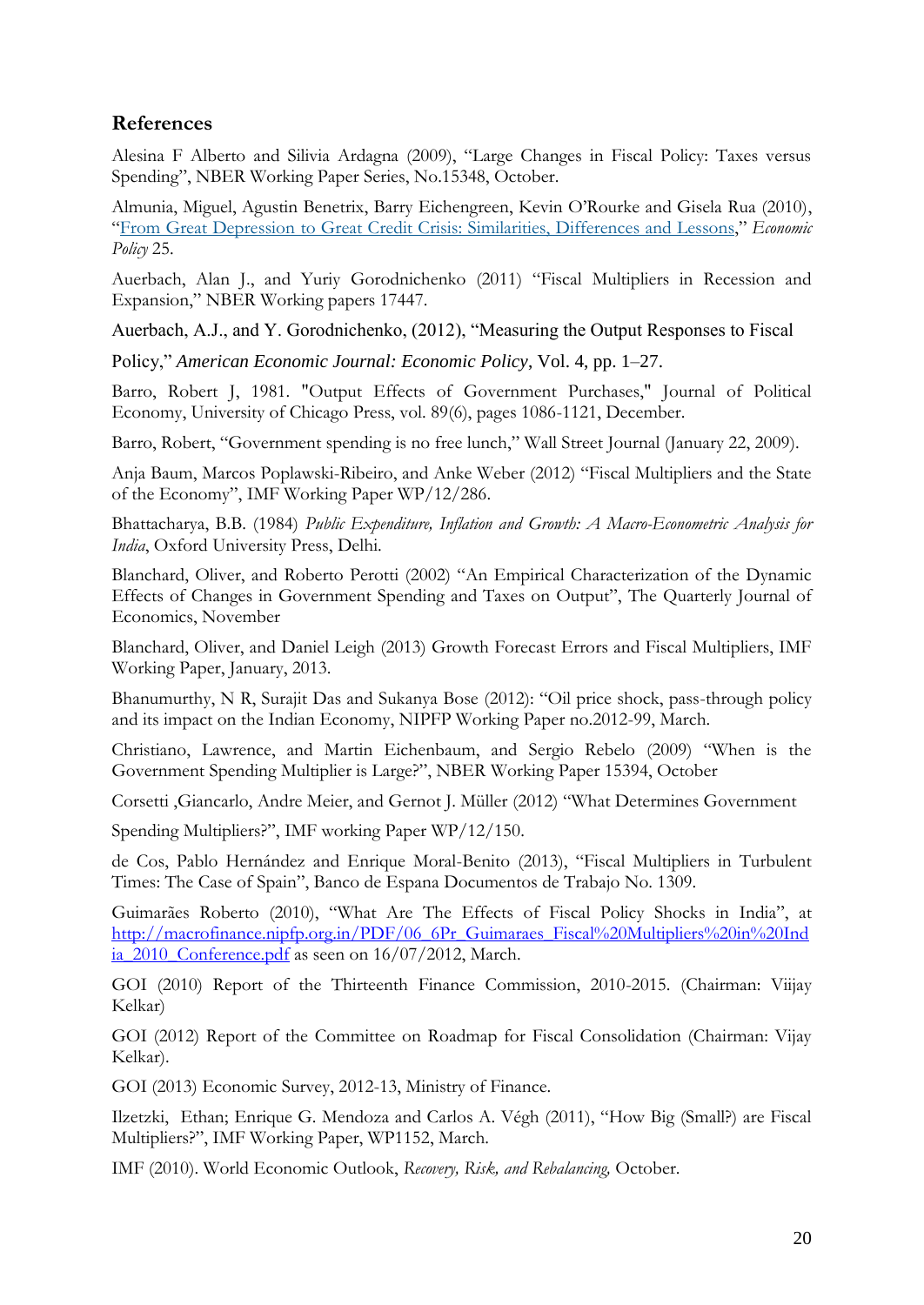IMF (2012). World Economic Outlook, *Coping with High Debt and Sluggish Growth*, October.

Hicks, J. R. (1950), "A Contribution to the Theory of the Trade Cycle", Clarendon Press, Oxford.

Kahn, R.F. (1931) "The Relation of Home Investment to Unemployment", The Economic Journal, Vol. 41, No. 162, pp. 173-198, June.

Kandil, Magda Elsayed (2013) "Variation in the fiscal multiplier with the method of financing: evidence across industrial countries", Applied Economics, Volume 45, Issue 35.

Keynes, J M. (1936) – "The General Theory of Employment, Interest and Money", Book III, Chapter 10, Macmillan & Co. LTD, London.

Krishnamurty, K. (1985) "Inflation and growth: A model for India" in Krishnamurty, K. , & Pandit, V. *Macroeconometric Modelling of The Indian Economy: Studies on Inflation and Growth*. Delhi: Hindustan Publishing Corporation.

Lange, Oscar (1943), "The Theory of the Multiplier", Econometrica, Vol. 11, No. 3/4, pp. 227- 245, July – October.

Mason, J.W. and Arjun Jayadev (2013) "How the new Consensus in Macroeconomics Let Austerity Lose All the Intellectual Battles and Still Win the War," Economic and Political Weekly, Vol. 48, No.2, p. 102- 111.

Mundle, Sudipto , N. R. Bhanumurthy and Surajit Das (2011), "Fiscal Consolidation with High Growth: A Policy Simulation Model for India" Economic Modelling 28 (2011) 2657–2668.

Mundle, Sudipto , N. R. Bhanumurthy and Sukanya Bose (2013), "Subsidy Elimination With and Without a Global Price Shock: The Macroeconomics of Oil Price Policy Reform", forthcoming in a Festschrift for Dr Vijay Kelkar.

Nickel, Christiane and Andreas Tudyka (2013) "Fiscal Stimulus in times of High Debt: Reconsidering Multipliers and Twin Deficits", European Central Bank Working Paper Series No.1513, February

Romer, Christina, and Jared Bernstein (2009) "The job impact of the American recovery and reinvestment plan," [http://otrans.3cdn.net/45593e8ecbd339d074\\_l3m6bt1te.pdf](http://otrans.3cdn.net/45593e8ecbd339d074_l3m6bt1te.pdf) (accessed on 21st march, 2013.)

Spilimbergo, A., Symansky, S., and M. Schindler, 2009, "Fiscal Multipliers," IMF Staff Position Note, SPN/09/11, May 2009.

Tervala Juha (2009), "The fiscal multiplier: positive or negative?" Aboa Centre for Economics

Discussion Paper No. 54, Turku.

Woodford, Michael (2011) "Simple Analytics of the Government Expenditure Multiplier", American Economic Journal: Macroeconomics 3, pp. 1–35, January.

Zandi, Mark (2008) "A Second Quick Boost From Government Could Spark Recovery" [http://www.economy.com/mark-zandi/documents/Small%20Business\\_7\\_24\\_08.pdf](http://www.economy.com/mark-zandi/documents/Small%20Business_7_24_08.pdf) (accessed on April 1, 2013)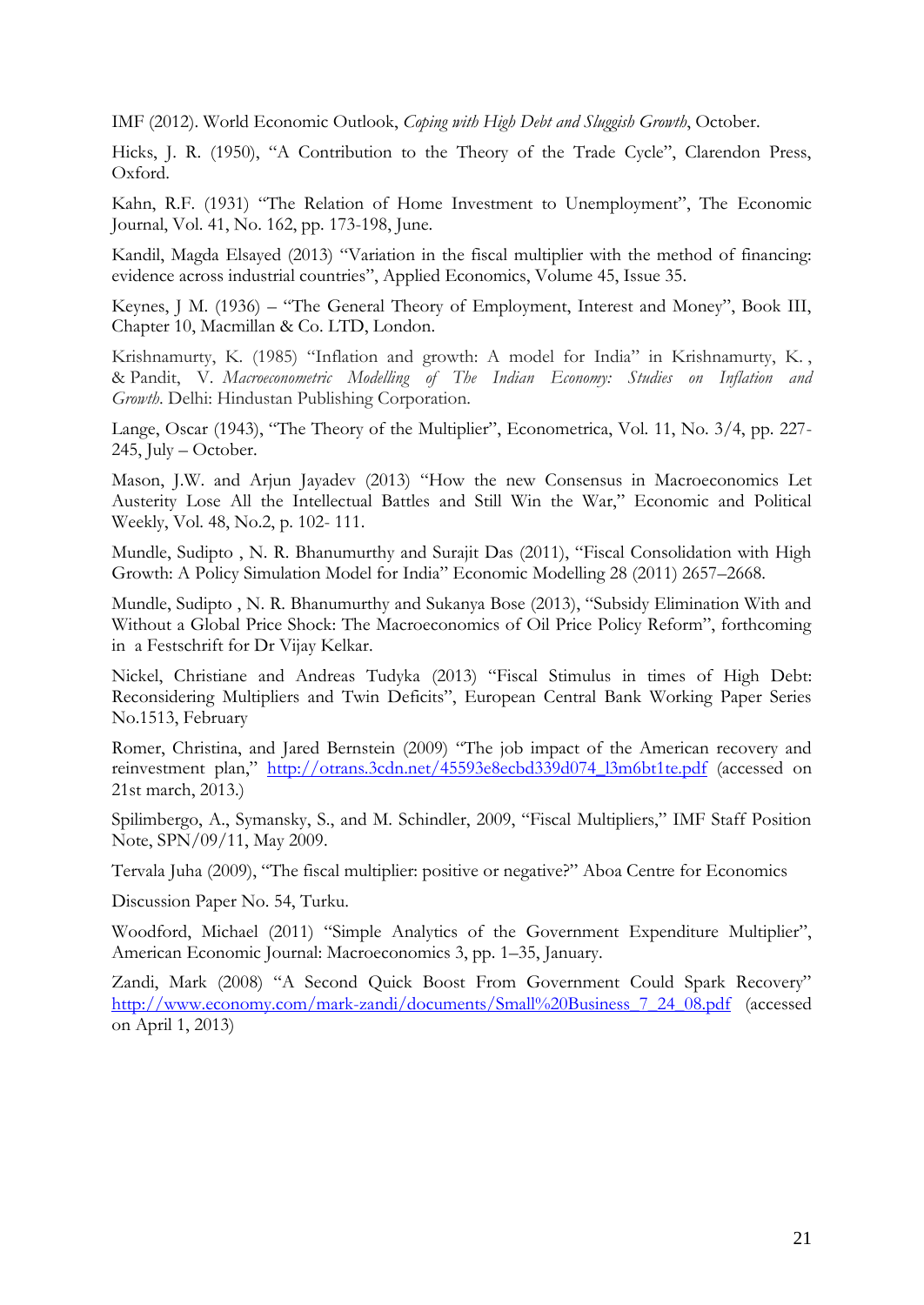#### **APPENDIX**



# **Appendix Selected Estimated equations for Fiscal Block**

1.Personal Income tax (INCOMTX) is hypothesized to be a function of statutory income tax rate (SIRATE) and non-agricultural GDP (YFNONAGRI).

#### Sample Size: 13: 1999- 2011

INCOMTX = -17304.54 + 27505.21\*SIRATE + 0.026\*YFNONAGRI + 24259.49\*DUMCRISIS1  $(6-3.64)$   $(2.10)$   $(51.74)$   $(8.5)$ 

| Adjusted R-squared | 0.99 |
|--------------------|------|
| Durbin-Watson stat | 1.41 |

2. Corporate tax (CORPTX) is hypothesized to be a function of corporate tax rate (CORPTXRATE) and non-agricultural GDP.

Sample Size: 13: 1999- 2011

CORPTX = 38025.39 - 2599.03\*CORPTXRATE + 0.06\*YFNONAGRI + 21007.44\*DUMCRISIS1 (0.99) (-2.61) (49.99) (4.48)

| Adjusted R-squared | 0.99 |
|--------------------|------|
| Durbin-Watson stat | 1.55 |